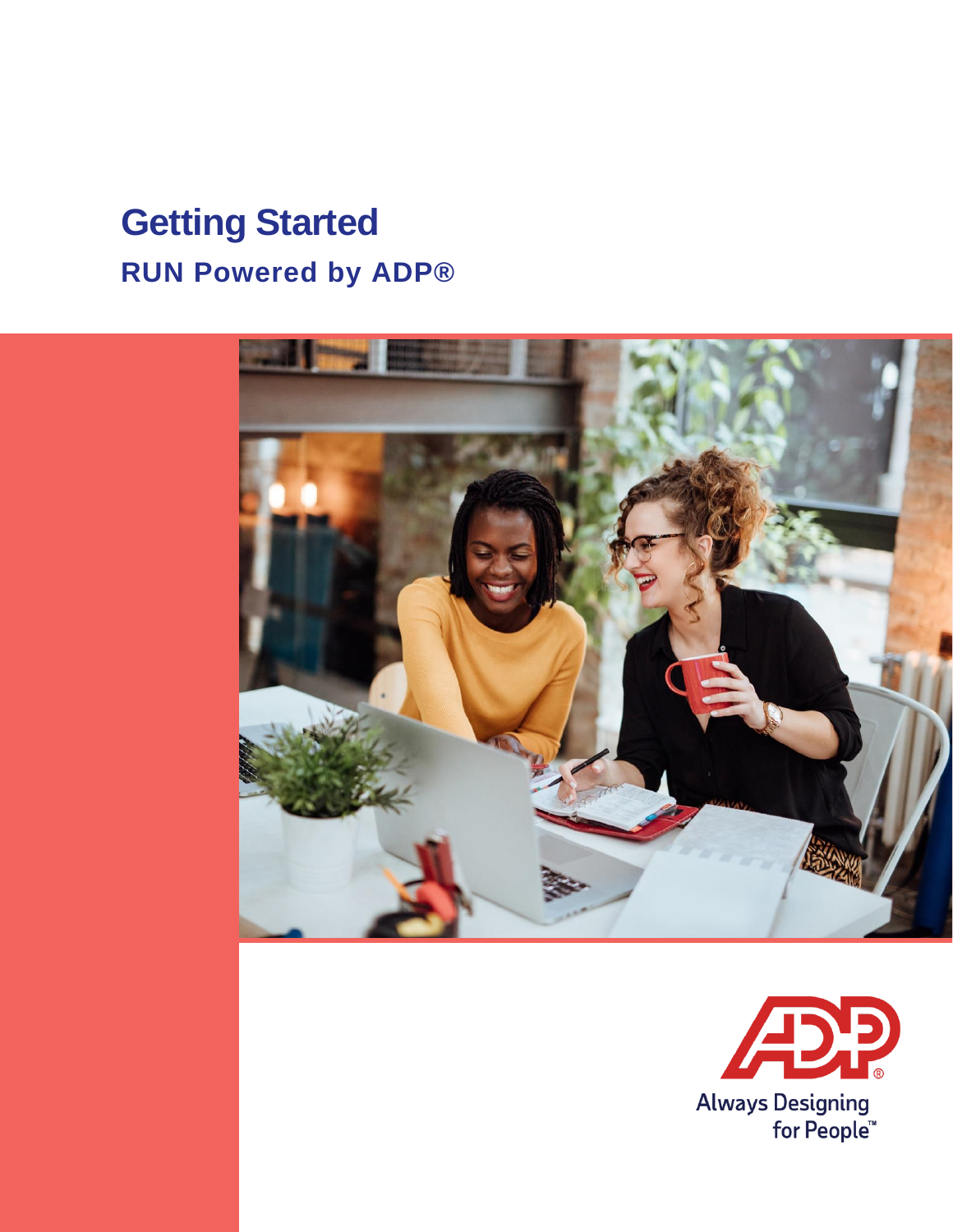#### **Trademarks**

ADP, the ADP Logo, ADP Always Designing for People, and RUN Powered by ADP are trademarks of ADP, Inc.

Adobe and Acrobat are registered trademarks of Adobe Systems Incorporated. Google Chrome browser is a trademark of Google, LLC. Apple®, Mac®, iPad®, iPhone®, and Safari® are registered trademarks of Apple, Inc., registered in the US and other countries. Microsoft, Windows, and Windows NT are registered trademarks of Microsoft Corporation. Firefox is a registered trademark of Mozilla Foundation.

All other trademarks are the property of their respective owners.

Copyright © 2006 - 2020 ADP, Inc. ADP Proprietary and Confidential. All Rights Reserved. These materials may not be reproduced in any format without the express written permission of ADP, Inc.

ADP provides this publication "as is" without warranty of any kind, either express or implied, including, but not limited to, the implied warranties of merchantability or fitness for a particular purpose. ADP is not responsible for any technical inaccuracies or typographical errors which may be contained in this publication. Changes are periodically made to the information herein, and such changes will be incorporated in new editions of this publication. ADP may make improvements and/or changes in the product and/or the programs described in this publication at any time without notice.

REGSG - V1020A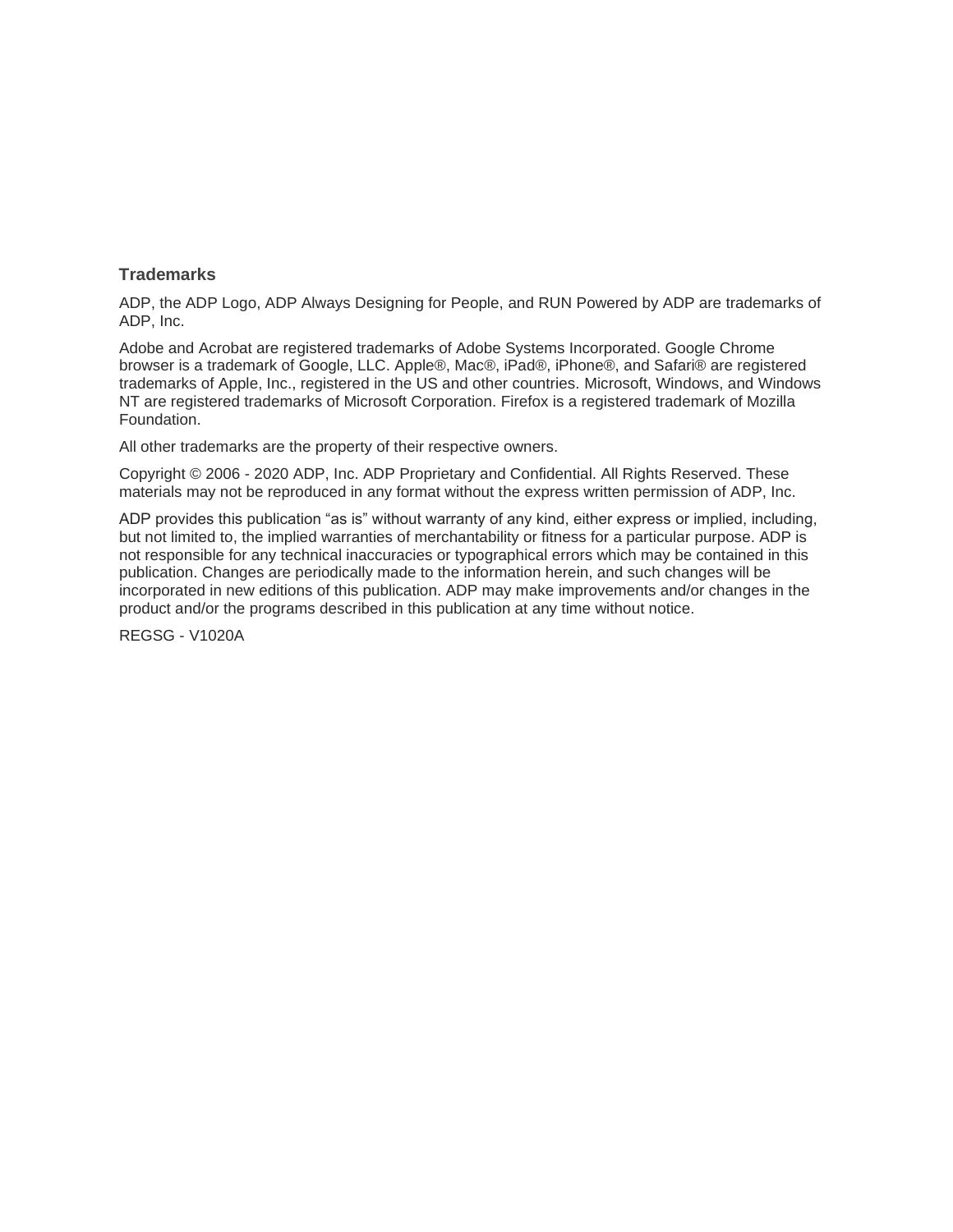# **Contents**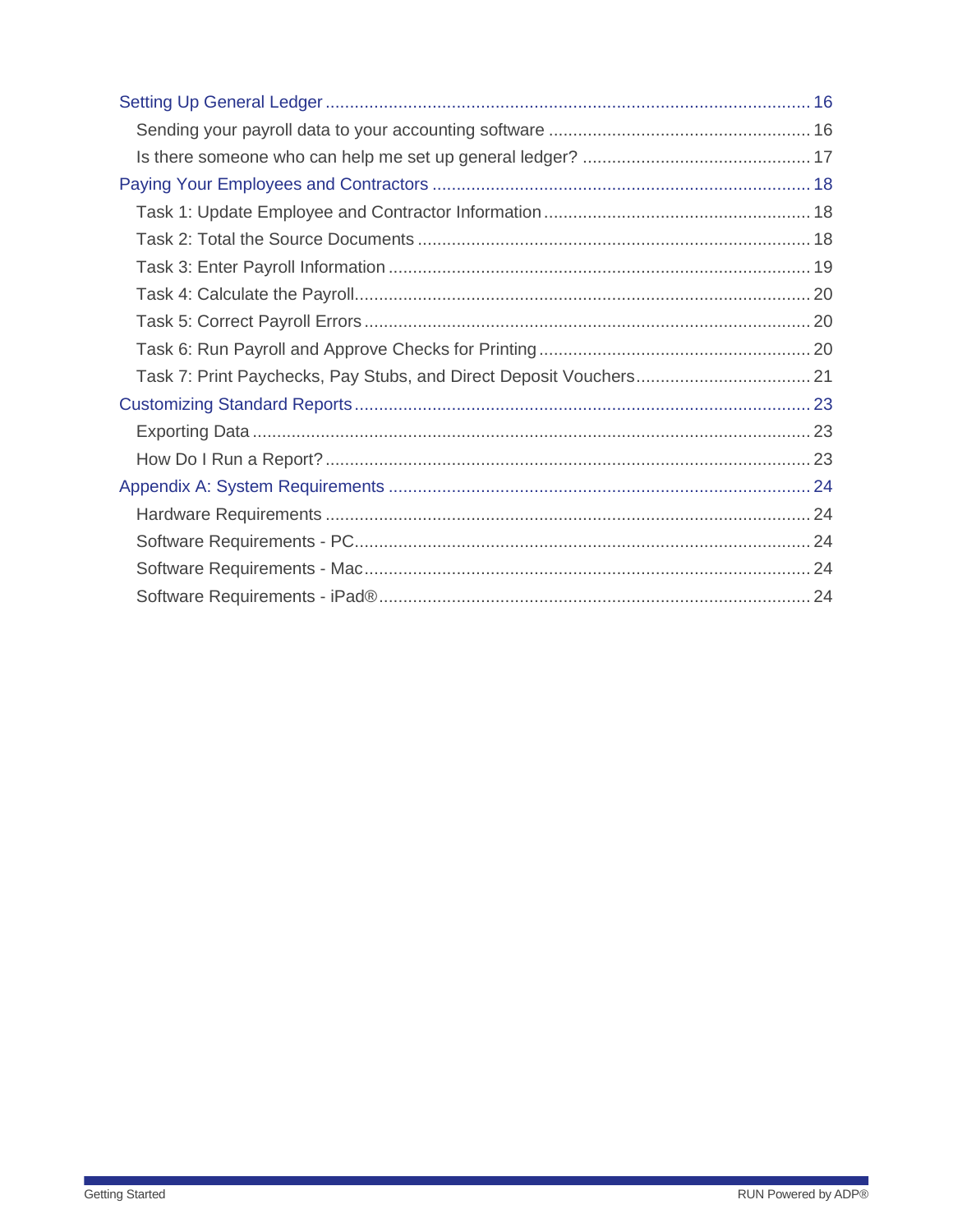<span id="page-4-0"></span>The following industry-leading security technology is incorporated into RUN Powered by ADP®:

- **Multi-level user authentication** Users must provide key information, and their username and password, to authenticate their registration information. Sensitive transactions will also require at least one additional step-up challenge per session.
- **256-Bit SSL information transfer** All information between the user's browser and the payroll application is transmitted under 256-bit SSL, the industry standard for secure financial data exchanges.
- **Physical security** The client data is shielded behind several layers of security infrastructure, including firewalls that limit outside access to the payroll application.
- **Physical data security** After submission, all client data is stored securely in our state-of-the-art data centers behind several layers of security, on encrypted storage, where access is restricted to only validated users and systems prior to data submission and is backed up regularly.
- **Proprietary data protocols** Restricted protocols are used to move data throughout the application, which also restricts access to the application by outside users.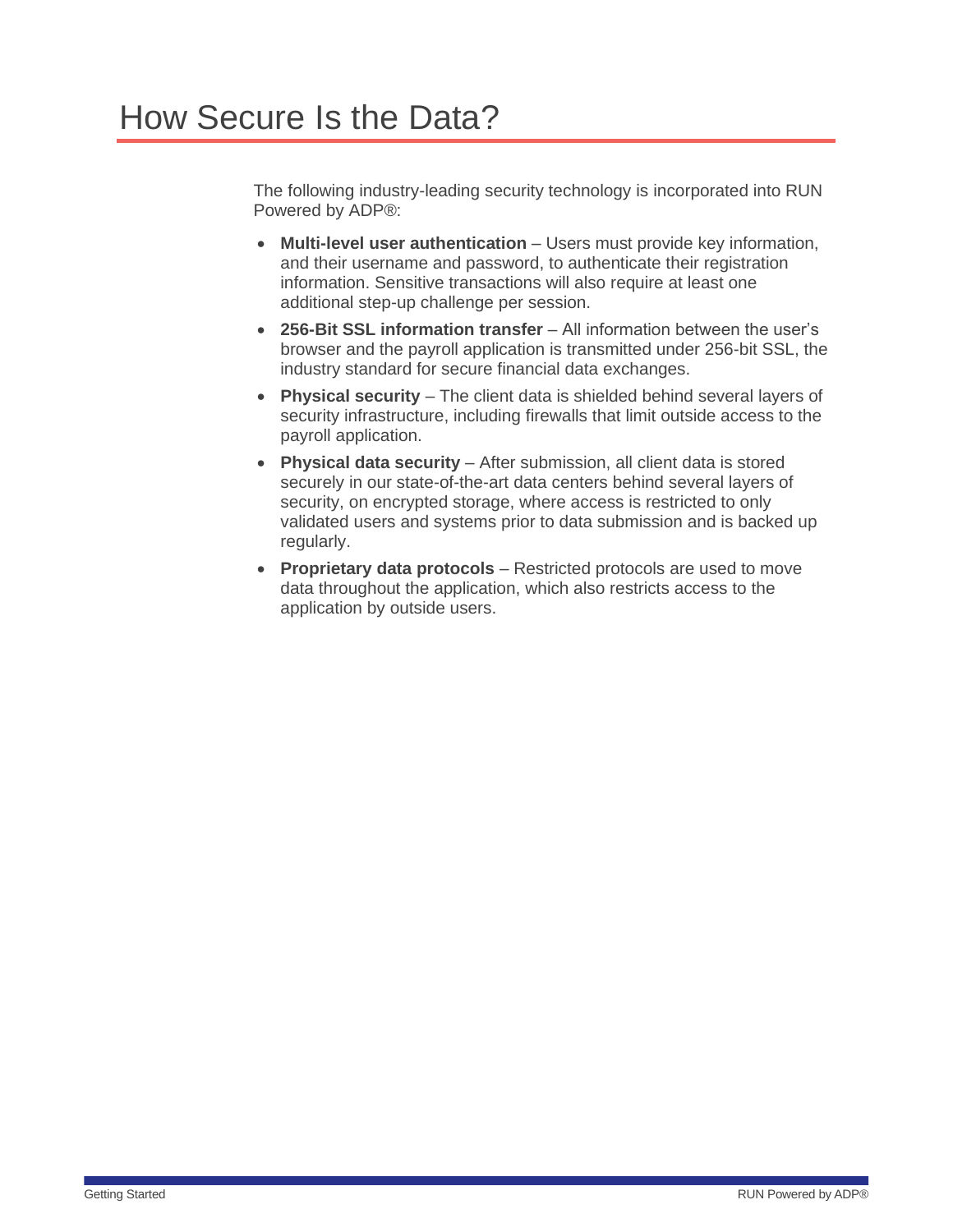## <span id="page-5-0"></span>Security Access Roles

The following security access roles are available for RUN Powered by ADP® users.

The **Client Update** role can:

• Maintain company and employee information

The **CPA View** role can:

• View payroll information and reports

The **Owner** role can:

- Access all areas of RUN Powered by ADP® that are required to handle payroll functions
- Add, change, and remove other users
- Reset a password for other users

The **Payroll Admin** role can:

• Access all areas of RUN that are required to manage payroll tasks

**Important**: Because only someone with a role of Owner can reset passwords, you may want to assign the role of Owner to at least two users in the company.

### <span id="page-5-1"></span>Managing Users' Security Access

The person who initially purchases RUN Powered by ADP® and goes through the registration process is automatically assigned the role of Owner. This person is responsible for setting up additional users in the company and managing their security access, which includes the following tasks:

- Changing a user's security role
- Removing a user
- Resetting a user's payroll password

For step-by-step instructions on any of the tasks listed, search for the task name in the online help. For help on a field or page, click  $\sqrt{\cdot}$  in the upper-right corner of the page. You can also type your question in the **Search** box at the top of the page.

For more information about security access roles, see Security Access Roles on page [2.](#page-5-0)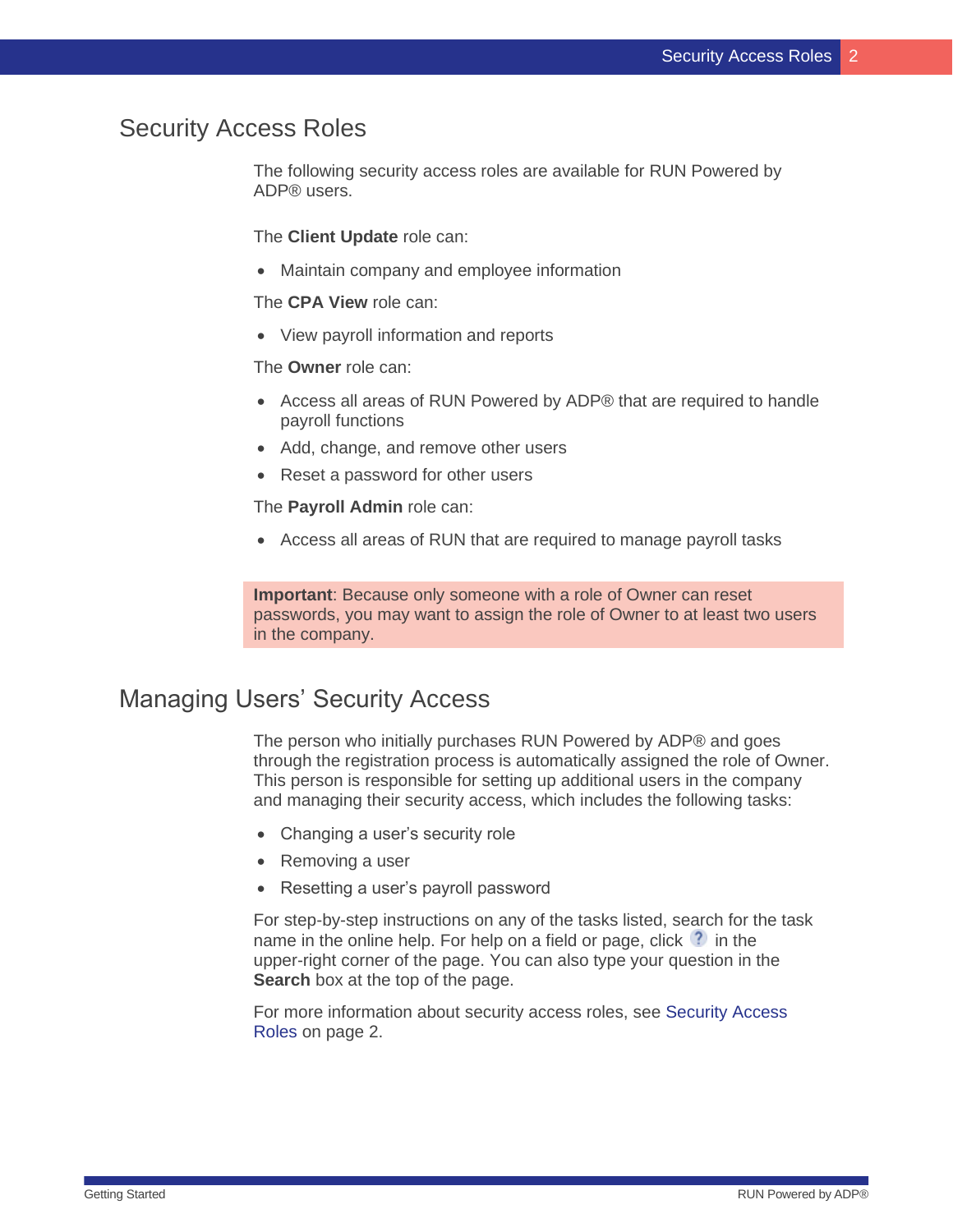# <span id="page-6-0"></span>Company and Payroll Notes

Notes allow you to add comments, messages, and reminders in the payroll application, for yourself and for other users in your company. Notes are NOT intended for your ADP Service team.

There are two kinds of notes: Company and Payroll.

### <span id="page-6-1"></span>Company Notes

Company Notes are available by clicking  $\Box$  in the upper-right corner of the page. Lines on the icon indicate that someone has already added a company note.

Company Notes are visible to all users.

The name of the last person to make a change, as well as the date and time of the change, is displayed at the bottom of the Company Notes window.

#### <span id="page-6-2"></span>Payroll Notes

Payroll Notes are available while you are entering, reviewing, or processing

a regular payroll. To open the Payroll Notes window, click  $\Box$  in the upper-right corner of the page. Lines on the icon indicate that someone has already added a payroll note.

Payroll Notes are visible to users who can process payrolls.

The date and time of the last change is displayed at the bottom of the window.

# <span id="page-6-3"></span>Tips for Notes

- You can use the standard editing shortcuts, such as Ctrl-Z (undo), Ctrl C (copy), and Ctrl-V (paste).
- You can move the Notes windows on the screen.
- You can resize the Company Notes window.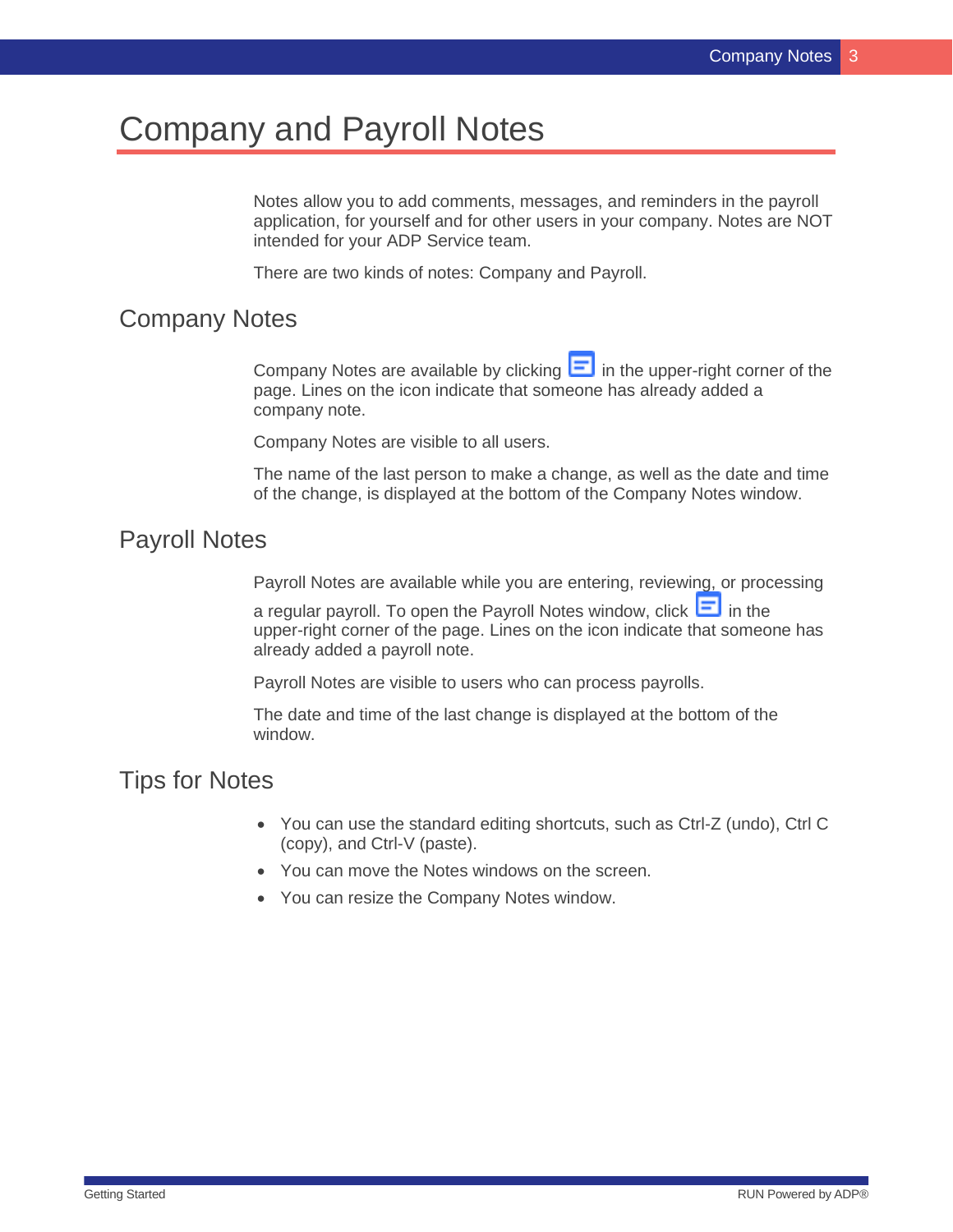## <span id="page-7-0"></span>How Do I Add a Payroll Note for Myself or Someone Else?

**Important**: Be aware that any notes you add in the Payroll Notes window are visible to all users who can process payrolls.

Payroll Notes are available only in a regular payroll.

- **1** In the upper-right corner of the page, click  $\blacksquare$  to open the Payroll Notes window.
- **2** Type your note.

Notes are saved automatically as you type them.

**Tip**: You might want to include your name or initials and a date, so other users know who wrote the note.

- **3** If you want the Payroll Notes window to come up automatically when someone starts the current payroll, click to select the check box at the bottom of the window.
- **4** To close the Notes window, click the **X** icon in the upper right corner.

#### <span id="page-7-1"></span>How Do I Add a Company Note for Myself or Someone Else?

**Important**: Be aware that any notes you add in the Notes window are visible to all users in your company.

If the note is related to a specific payroll, you might want to add a Payroll note instead of a Company note.

- 1 In the upper-right corner of the page, click **the State of the Notes** window.
- **2** Type your note.

Notes are saved automatically as you type them.

**Tip**: You might want to include your name or initials and a date, so other users know who wrote the note.

**3** To close the Notes window, click the **X** icon in the upper right corner.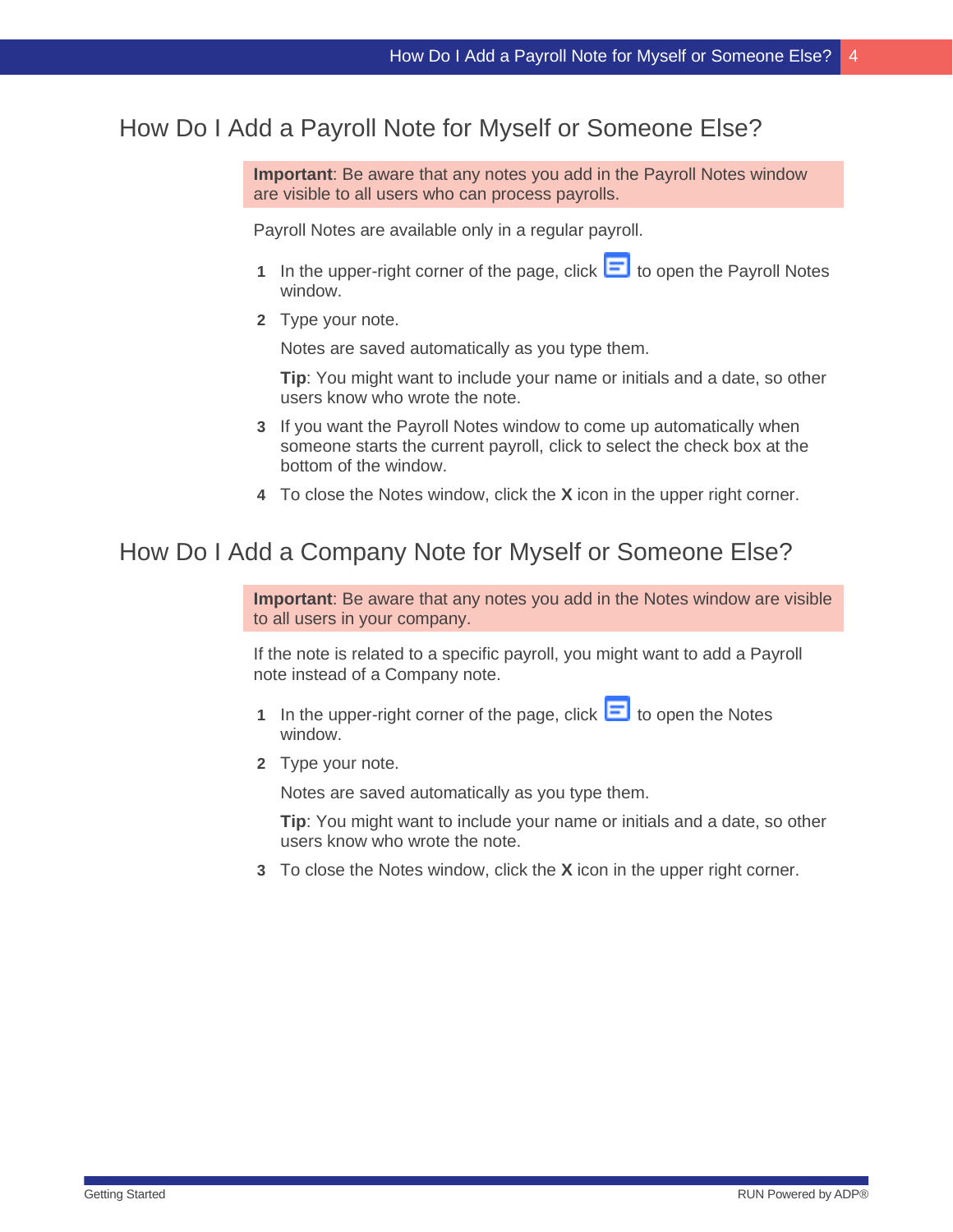# <span id="page-8-0"></span>Payroll Tasks, Messages, and E-Mails

The Payroll Home page in RUN Powered by ADP® allows you to manage payrolls and review payroll tasks and messages.



## <span id="page-8-1"></span>Your To Do List

A payroll task is a task that you must complete in RUN Powered by ADP®.

Most payroll tasks should be completed as soon as possible. In some cases, you will be prevented from doing certain things until you complete a payroll task. For example, you can't pay an employee until you complete the Setup Employee task.

Payroll tasks are displayed, in order of priority, in the To Do list on the Payroll Home page. When you're ready to complete a task, click the task in the To Do list.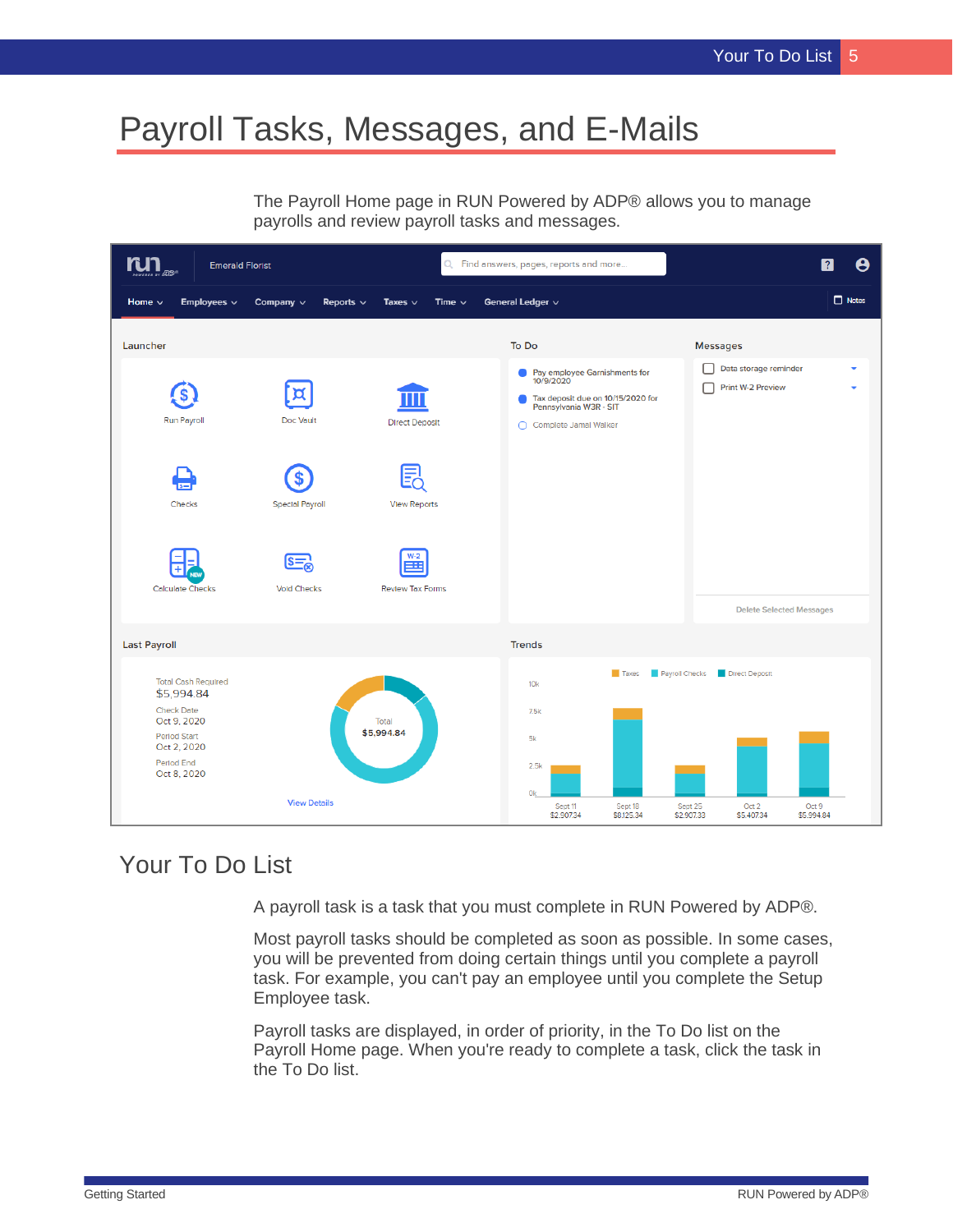Depending on the task, clicking it may take you to a page in the application where you begin the task, or it may open a document or form that you must complete. When you complete a task, it's no longer displayed in the list.

**Example**: The first time you sign in to RUN, there is a task displayed called Set Up Your Company. You must click the task to open the Company Setup Wizard. When you have successfully entered all the information for the company and closed the Wizard, the Set Up Your Company task is no longer displayed on the Payroll Home page.

#### <span id="page-9-0"></span>**Messages**

A message is used to tell you about something that you must do, or to provide information that you should know relating to your payroll.

**Example:** You'll receive a message when statutory and deduction limits are met for an employee. You will also receive a message notifying you when the payroll application will be unavailable due to maintenance and enhancements.

Messages are displayed, in order of priority with the most recent ones first, in the Messages section on the Payroll Home page. Click the message to review the text.

Click  $\bullet$  to open or delete a message or mark it as unread.

Messages are displayed only for specific users in the company. Depending on the message, it may be displayed only for a certain length of time. You can delete a message at any time.

## <span id="page-9-1"></span>E-Mail Messages

When necessary, ADP sends e-mail messages to users with the security to access RUN Powered by ADP®.

**Example:** Depending on your payroll service, an e-mail message is sent to individuals who have the roles of Owner and Payroll Administrator if the payroll has not been processed at the expected time.

**Important**: E-mail messages are generated automatically. Please do not reply to them.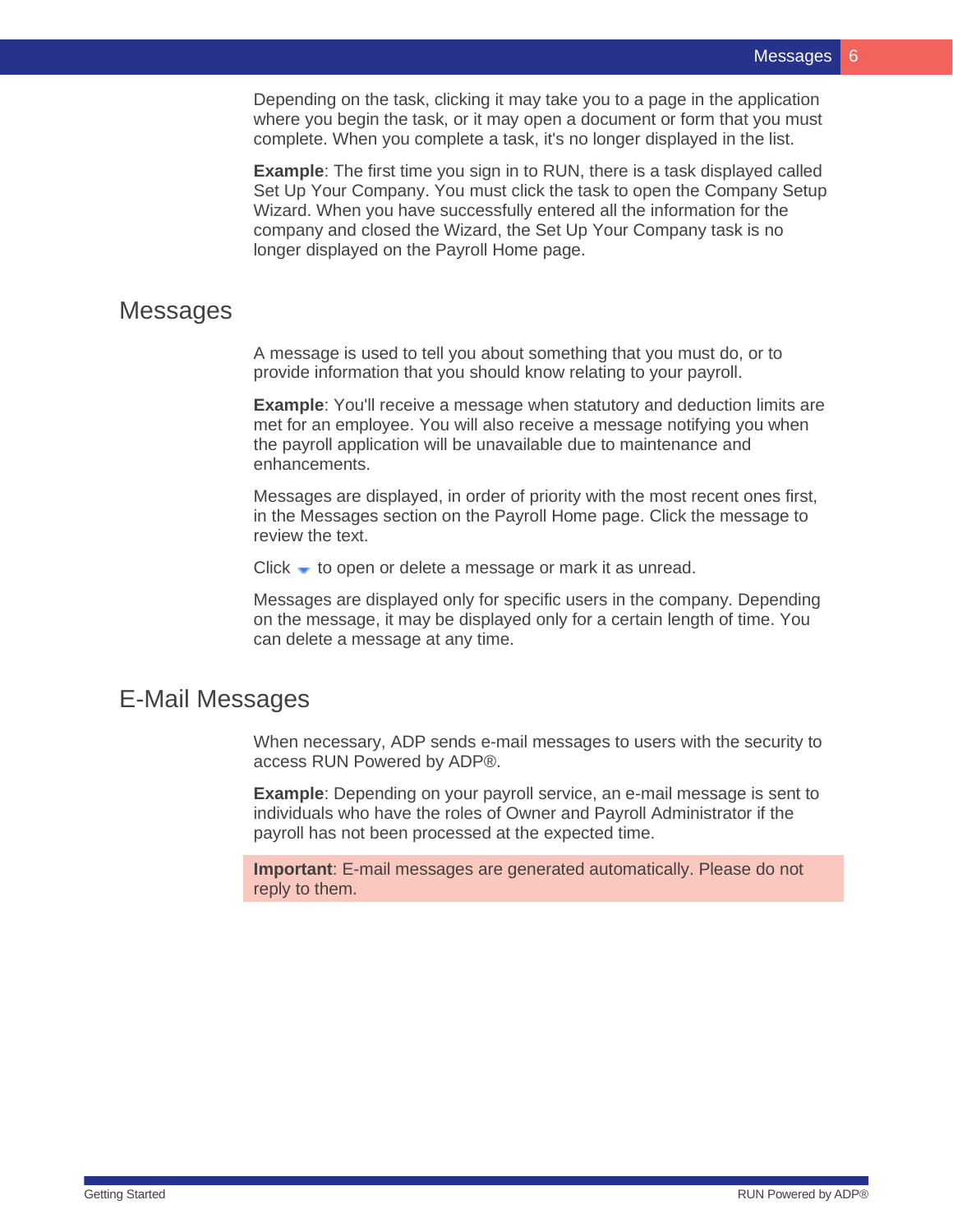# <span id="page-10-0"></span>Setting Up a Company

Before you can begin processing payrolls, you must use the Company Setup Wizard to enter your company information. Refer to the following topics for a list of the information you will need to have on hand.

Collecting General Company Information on page [7](#page-10-1) Collecting Company Pay Calendar Information on page [8](#page-11-0) Collecting Company Tax Information on page [8](#page-11-1) Collecting Company Earnings and Deductions Information on page [9](#page-12-0) Collecting Company General Ledger Information on page [9](#page-12-1) Collecting Company Workers' Compensation Information on page [9](#page-12-2) How Do I Set Up a Company? on page [10](#page-13-0)

The Company Setup Wizard guides you through each of the Company pages you need to complete to set up a company successfully. Gathering this information before you start the Company Setup Wizard will help you complete the Wizard quickly and accurately.

# <span id="page-10-1"></span>Collecting General Company Information

You will need general company information and contact information to set up bank accounts and payroll checks.

| <b>Required Information</b>                                                                                                                                   | Where to Find It                                                                                                                              |  |  |  |  |  |
|---------------------------------------------------------------------------------------------------------------------------------------------------------------|-----------------------------------------------------------------------------------------------------------------------------------------------|--|--|--|--|--|
| Company legal name, address,                                                                                                                                  | Federal Forms 940, 941, 944                                                                                                                   |  |  |  |  |  |
| and phone number                                                                                                                                              | <b>Important:</b> Make sure the name and<br>address information match the legal<br>name and address information filed<br>with the government. |  |  |  |  |  |
| Company contact information                                                                                                                                   | Company personnel directory                                                                                                                   |  |  |  |  |  |
| <b>Note:</b> Company contact<br>information includes the name and<br>phone number of the person whom<br>ADP should contact if there are<br>payroll questions. |                                                                                                                                               |  |  |  |  |  |
| Bank name, account number,<br>and routing number                                                                                                              | On a check from the bank account<br>that is used to pay employees and<br>contractors                                                          |  |  |  |  |  |
| <b>Note:</b> For more information on<br>these fields, see the online help.                                                                                    |                                                                                                                                               |  |  |  |  |  |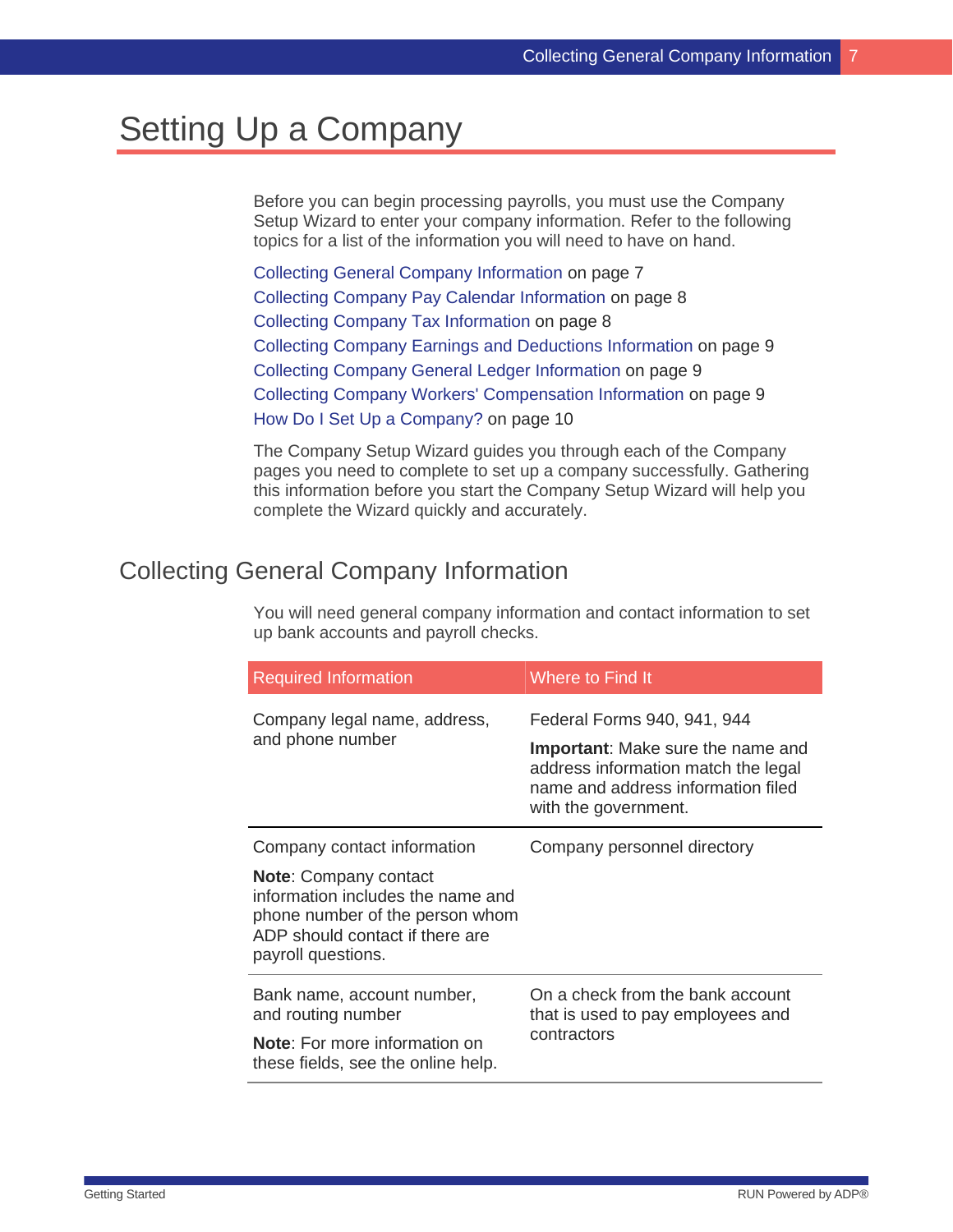## <span id="page-11-0"></span>Collecting Company Pay Calendar Information

To set up the payroll calendar, you need the payroll frequency and current payroll dates. Payroll dates are used to determine when you receive a message letting you know that a payroll is due.

Collect the following information for pay calendar entries:

- Pay Frequency
- Check Date
- Pay Period Start and Pay Period End Dates

You can find this information in your existing payroll files.

## <span id="page-11-1"></span>Collecting Company Tax Information

You need detailed tax information to set up tax payments and to schedule reminders for tax filings.

| <b>Required Information</b>                                                                                                                                          | Where to Find It                                                                                                         |  |  |  |  |
|----------------------------------------------------------------------------------------------------------------------------------------------------------------------|--------------------------------------------------------------------------------------------------------------------------|--|--|--|--|
| Federal, state, and local identification<br>number or Taxpayer Identification<br>Number (TIN) and<br>tax deposit frequencies                                         | Federal, state, and local tax forms<br>(for example, Form 941), or any<br>federal, state, or local tax<br>correspondence |  |  |  |  |
| State unemployment ID number<br>and experience rate                                                                                                                  | State unemployment office or State<br><b>Unemployment Quarterly Tax</b><br>Returns                                       |  |  |  |  |
| <b>Note:</b> Depending on the state,<br>unemployment rate may be called any<br>of the following:                                                                     |                                                                                                                          |  |  |  |  |
| Experience rate<br>• SUI rate<br>• Contribution rate                                                                                                                 |                                                                                                                          |  |  |  |  |
| All other ID numbers and experience<br>rates required by any state agency to<br>which you must submit payroll taxes<br>(for example, State Disability)<br>Insurance) | State tax office or State Tax<br>Returns                                                                                 |  |  |  |  |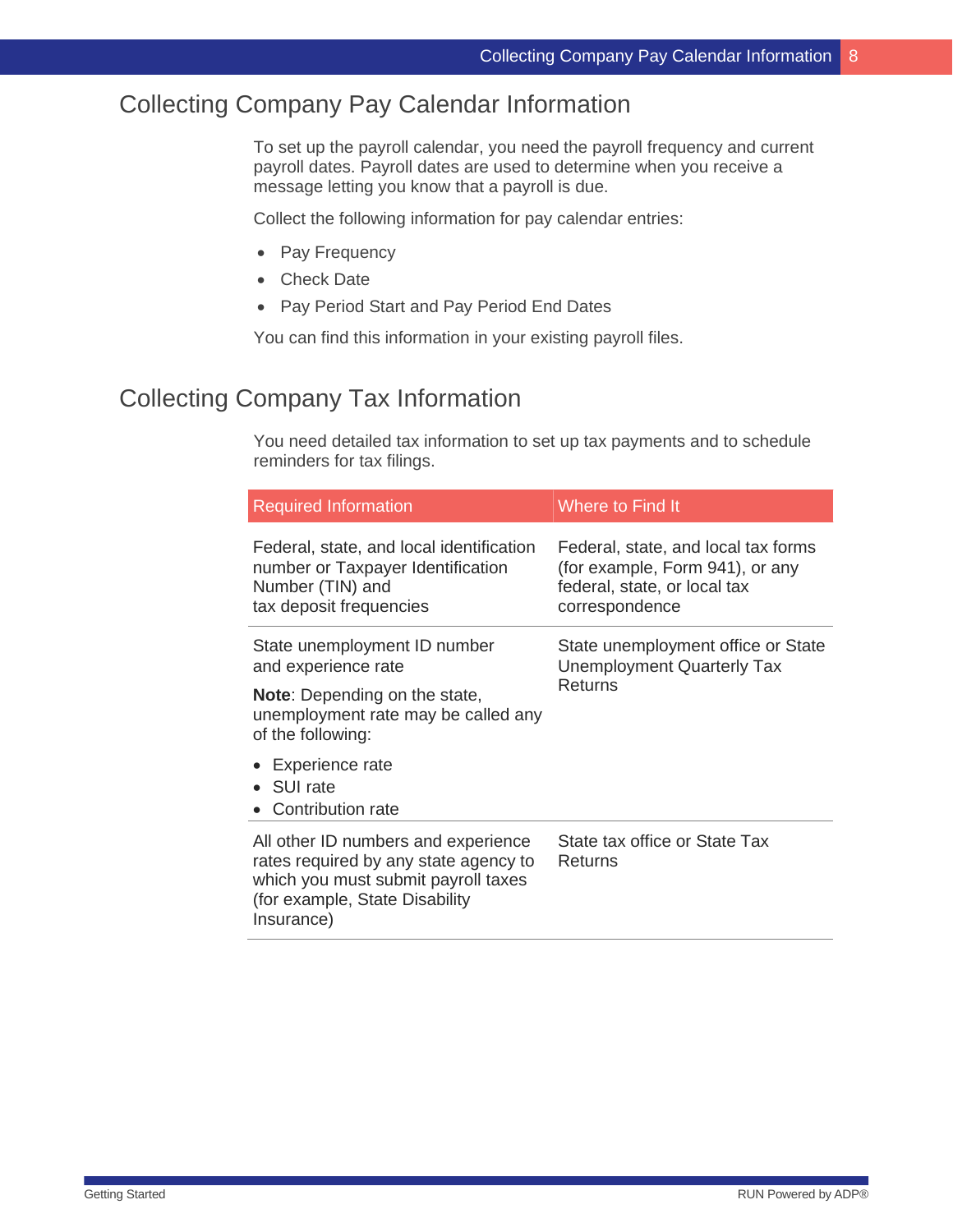## <span id="page-12-0"></span>Collecting Company Earnings and Deductions Information

You must enter specific earnings, benefits, and deductions information. Some earnings and deductions information is already set up for you. When you set up your earnings and deductions, you can rename them using terms that are more meaningful for your company. You can also schedule them for certain pay periods.

For a complete list of the earnings and deductions that are available in RUN Powered by ADP®, see the *Earnings and Deductions Quick Reference* in Help & Support.

## <span id="page-12-1"></span>Collecting Company General Ledger Information

In RUN Powered by ADP®, you'll need to set up a Chart of Accounts (COA) to begin tracking general ledger information. You'll use the COA to assign your company and employee payroll items to general ledger accounts. You can either use a pre-defined COA that comes with RUN or create your own.

To create your own COA, you'll need a list of general ledger account numbers and names from your accounting software.

Company general ledger accounts include the following payroll items:

- Deductions
- Taxes

Employee general ledger accounts include the following payroll items:

- Deductions
- Earnings
- Net pay
- Taxes

### <span id="page-12-2"></span>Collecting Company Workers' Compensation Information

To create a Workers' Compensation Worksheet, you'll need to set up Workers' Compensation codes in RUN Powered by ADP®. To do this, you'll need to collect the Workers' Compensation Classification codes and descriptions for each job. You can find this information on the Declaration or Information page of the Workers' Compensation policy or on the annual Audit report.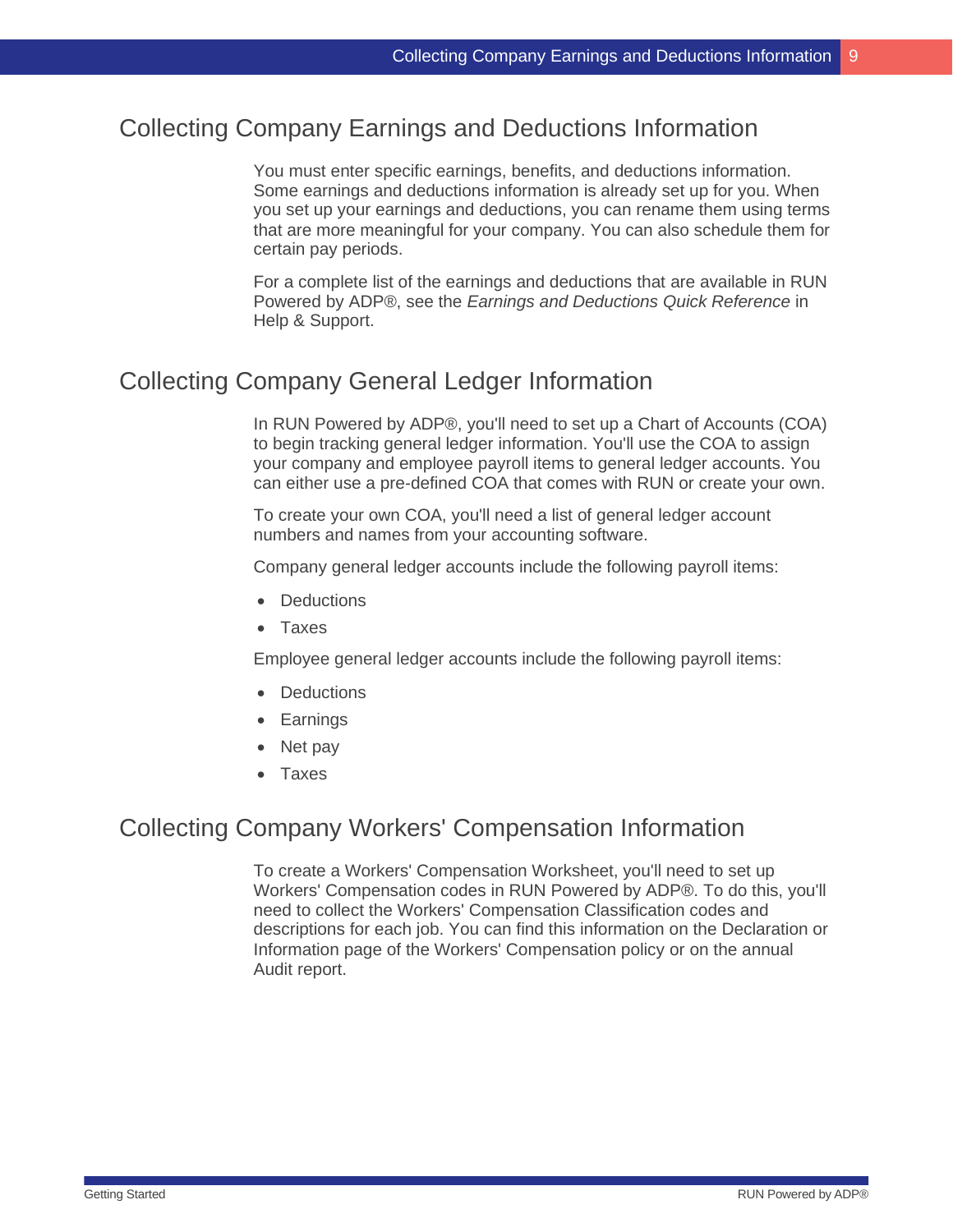# <span id="page-13-0"></span>How Do I Set Up a Company?

The Company Setup Wizard guides you through each of the Company pages you need to complete to set up your company successfully.

#### **Starting Point: Home > Payroll Home**

**1** Under **To Do**, click **Complete Company Setup** to open the Company Setup Wizard.

For help on a field or page, click  $\sqrt{2}$  in the upper-right corner of the page. You can also type your question in the **Search** box at the top of the page.

- **2** On each page, complete each of the required fields, and any additional fields as necessary. The steps to set up the company are displayed across the top of the page. The highlighted step shows you where you are in the process.
- **3** When you complete a page, click **Next** to go to the next page. When you are done setting up the company, you must set up the employees and contractors. For more information, see How Do I Set Up Employees and Contractors? on page [13.](#page-16-1)

**Important**: If you need to take a break, click **Finish Later** in the bottom-right corner of the Wizard. When you are ready to continue, click **Complete Company Setup** on the Payroll Home page. The Company Setup Wizard opens on the page where you left off.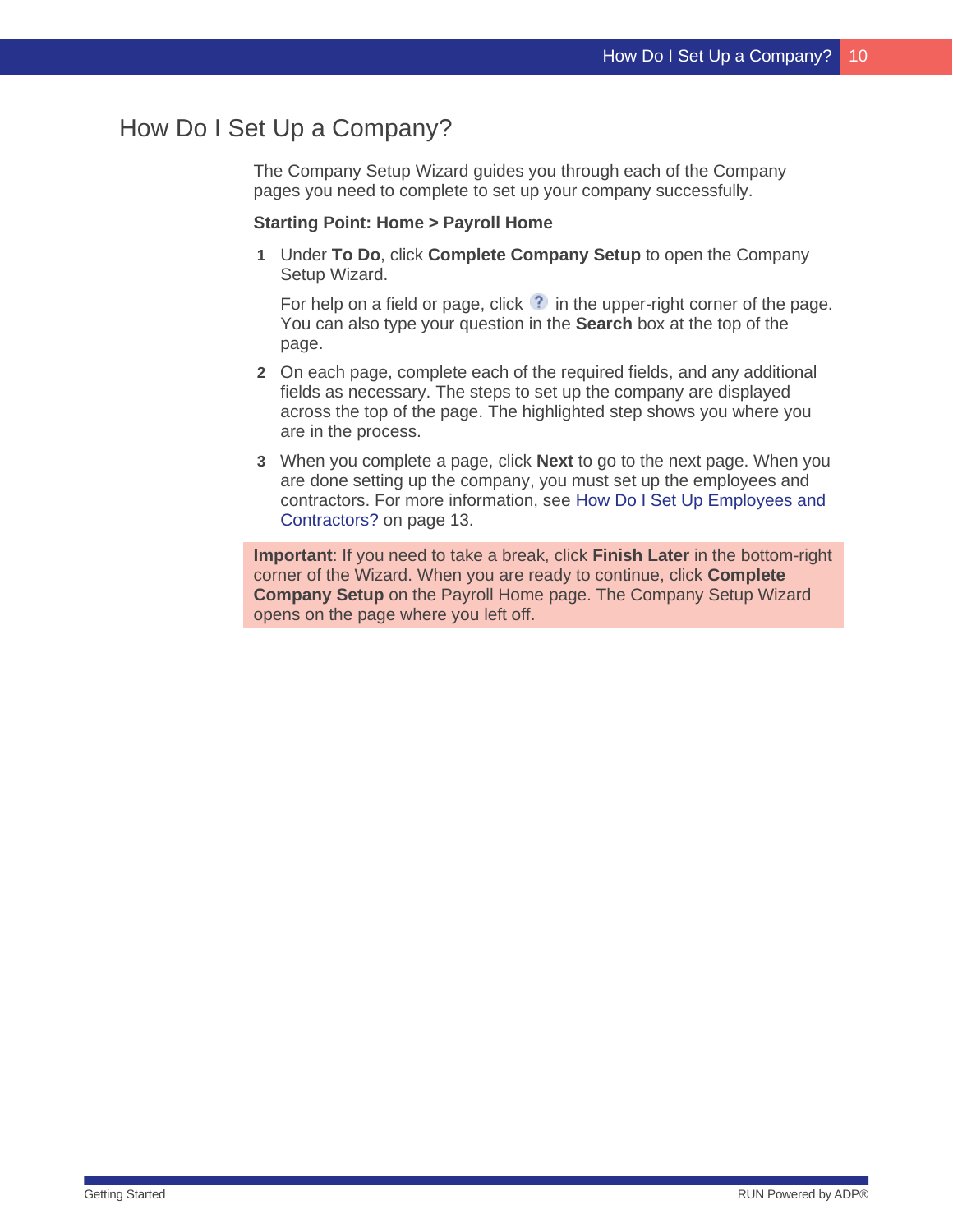# <span id="page-14-0"></span>Setting Up Employees and Contractors

After you finish setting up a company, you're ready to set up the employees and contractors. Refer to the following topics for a list of the information you'll need to have on hand. Collecting this information in advance will help you complete the setup process.

Collecting General Employee and Contractor Information on page [11](#page-14-1) Collecting Employee and Contractor Payroll Information on page [12](#page-15-0) Collecting Employee and Contractor Bank Information on page [12](#page-15-1) Collecting Employee Paid Time Off Information on page [12](#page-15-2) Collecting Employee Tax Information on page [13](#page-16-0) How Do I Set Up Employees and Contractors? on page [13](#page-16-1)

## <span id="page-14-1"></span>Collecting General Employee and Contractor Information

#### **For Employees**

- Legal Name and Contact Information (use the Legal Name from the employee's W-2)
- Date of Hire
- Social Security Number
- **Birth Date**
- Gender

#### **For Contractors**

- Contractor Name (use the name that's displayed on the contractor's 1099-MISC)
- Date of Hire
- Social Security Number or Taxpayer Identification Number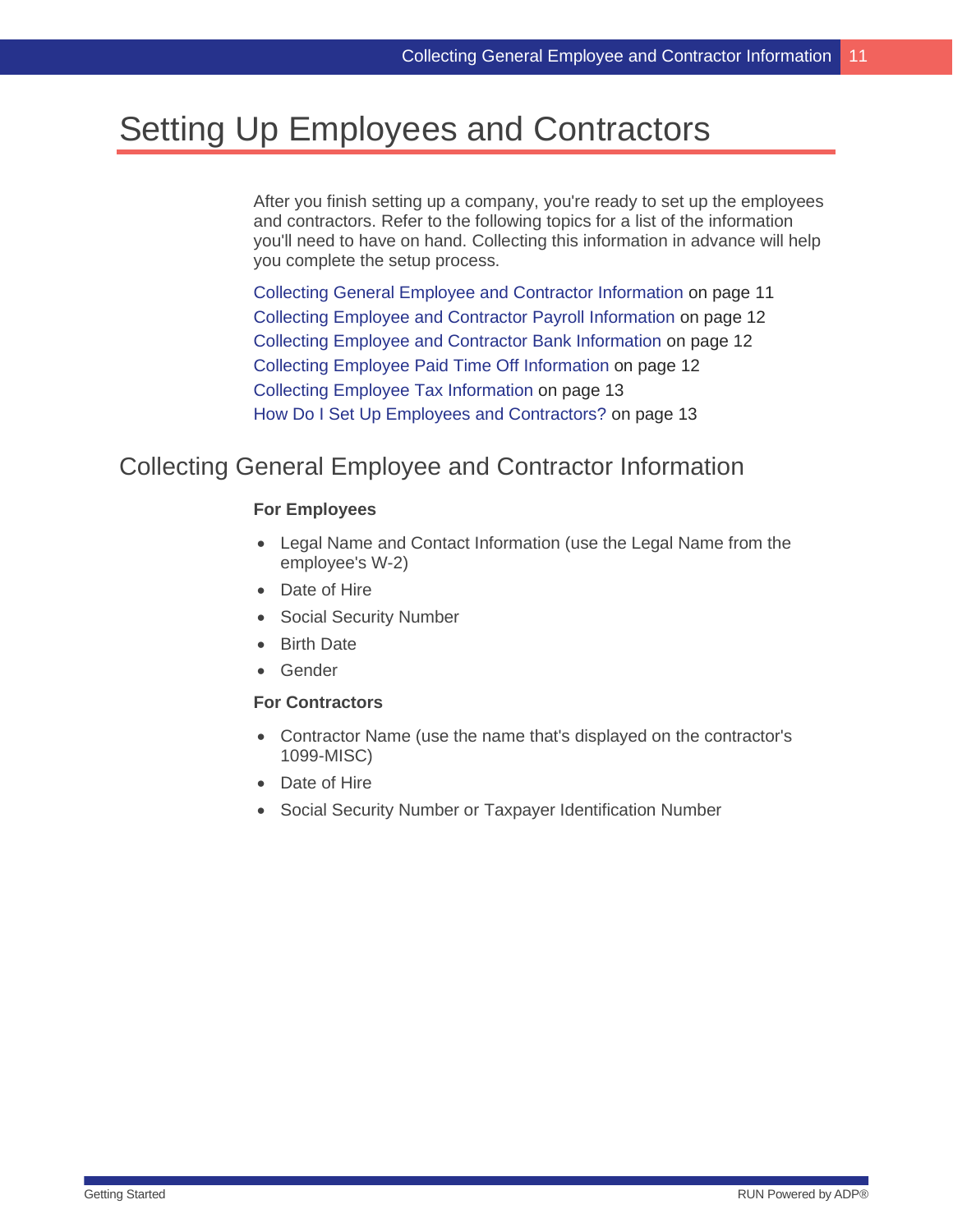# <span id="page-15-0"></span>Collecting Employee and Contractor Payroll Information

You need payroll information to pay employees and contractors, and to calculate employee taxes and deductions.

For each employee, you need to collect the following information:

- Pay Rate (Hourly or Salary) and Frequency
- Earnings Types and Amounts
- Deduction (or Benefit) Types and Amounts

You can find this information in the employees' payroll files.

For each contractor, you need to collect the Pay Rate (Hourly or Amount) and Frequency.

### <span id="page-15-1"></span>Collecting Employee and Contractor Bank Information

If you offer direct deposit, you'll need the following bank information for each employee and contractor:

- Bank Name
- Account Type (Saving or Checking)
- Routing Number (ABA/Transit number)
- Bank account number
- Amount or percentage your employee wants deposited into each bank account for each pay period

**For a checking account**, you can find the account number on the bottom of the employee's voided check.

**For a savings account**, the employee can find the number on a deposit slip or contact the bank where the account is held.

**For a paycard or pre-loaded debit card**, have the employee confirm the account number with the card provider. Don't add spaces or dashes when entering the card number.

## <span id="page-15-2"></span>Collecting Employee Paid Time Off Information

To help you track employee paid time off, you need to collect the following information for each employee:

- Vacation Time Accrual Rate or Allowed and Taken
- Sick Time Accrual Rate or Allowed and Taken
- Personal Time Accrual Rate or Allowed and Taken

You can find this information in your existing Paid Time Off records.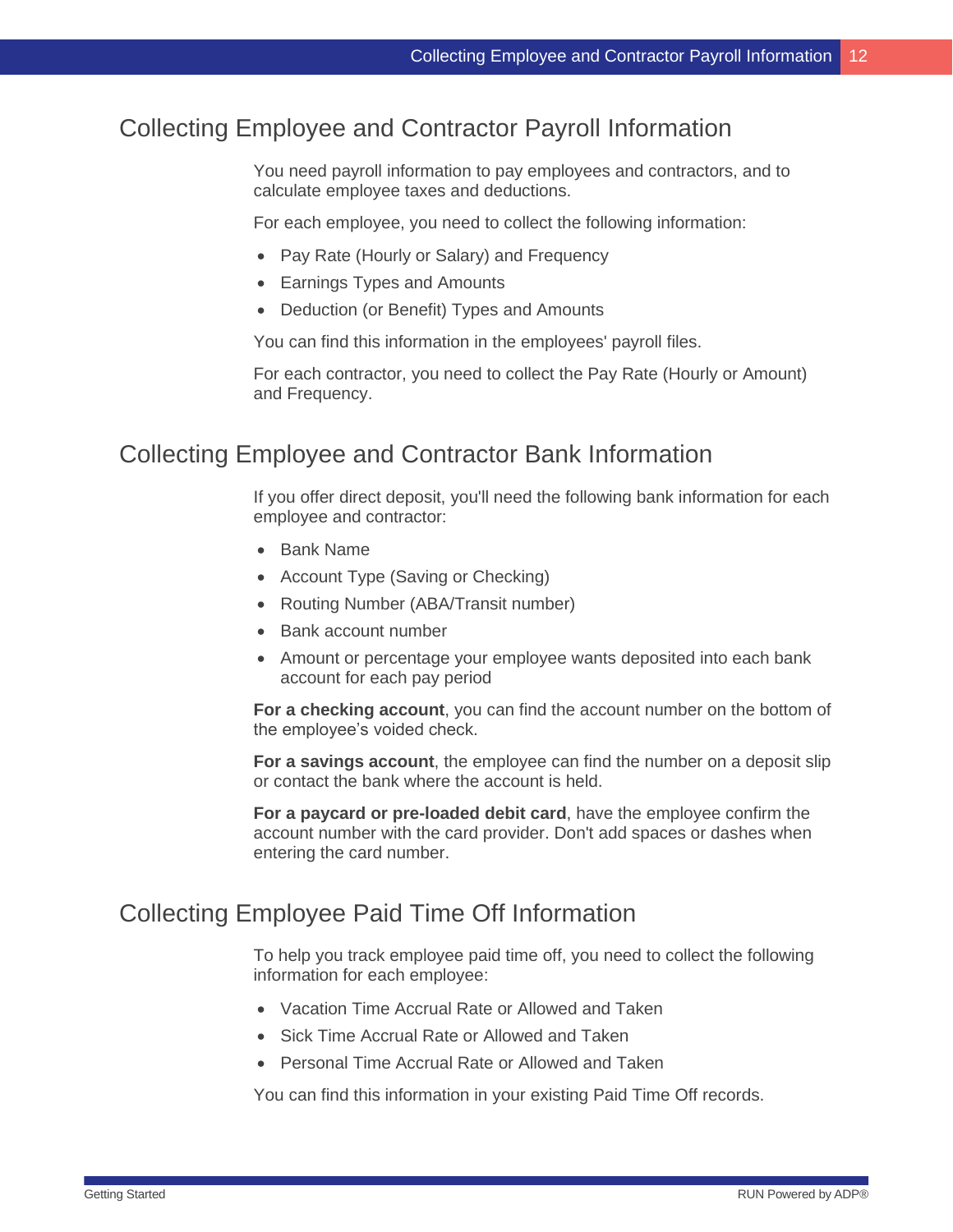## <span id="page-16-0"></span>Collecting Employee Tax Information

You need to enter the following tax information for each employee:

- Federal, State, and Local Withholding Status
- **Allowances**
- Exemptions
- Additional Withholdings (if applicable)

Tax information is available on the employee's federal I-9 and W-4 forms.

# <span id="page-16-1"></span>How Do I Set Up Employees and Contractors?

**Before You Begin**: This procedure describes how to set up employees and contractors when you first begin using RUN Powered by ADP®. To hire new employees and contractors after setup is complete, search for **How Do I Hire an Employee?** or **How Do I Hire a Contractor?** in the online help.

The New Hire Wizard guides you through each of the pages you need to complete to set up your employees or contractors successfully.

#### **Starting Point: Employees > Add Employee** or **Add Contractor**

**1** On each page of the Wizard, complete each of the required fields, and any additional fields as necessary. The steps to complete setting up your employee or contractor are displayed across the top of the page. The highlighted step shows you where you are in the process.

For help on a field or page, click  $\bullet$  in the upper-right corner of the page. You can also type your question in the **Search** box at the top of the page.

**2** When you complete a page, click **Next** to go to the next page.

**Tip**: If you need to take a break, click **Finish Later** in the bottom-right corner of the page. When you are ready to continue, click **Complete {Employee or Contractor Name}** on the Payroll Home page. The New Hire Wizard opens on the page where you left off.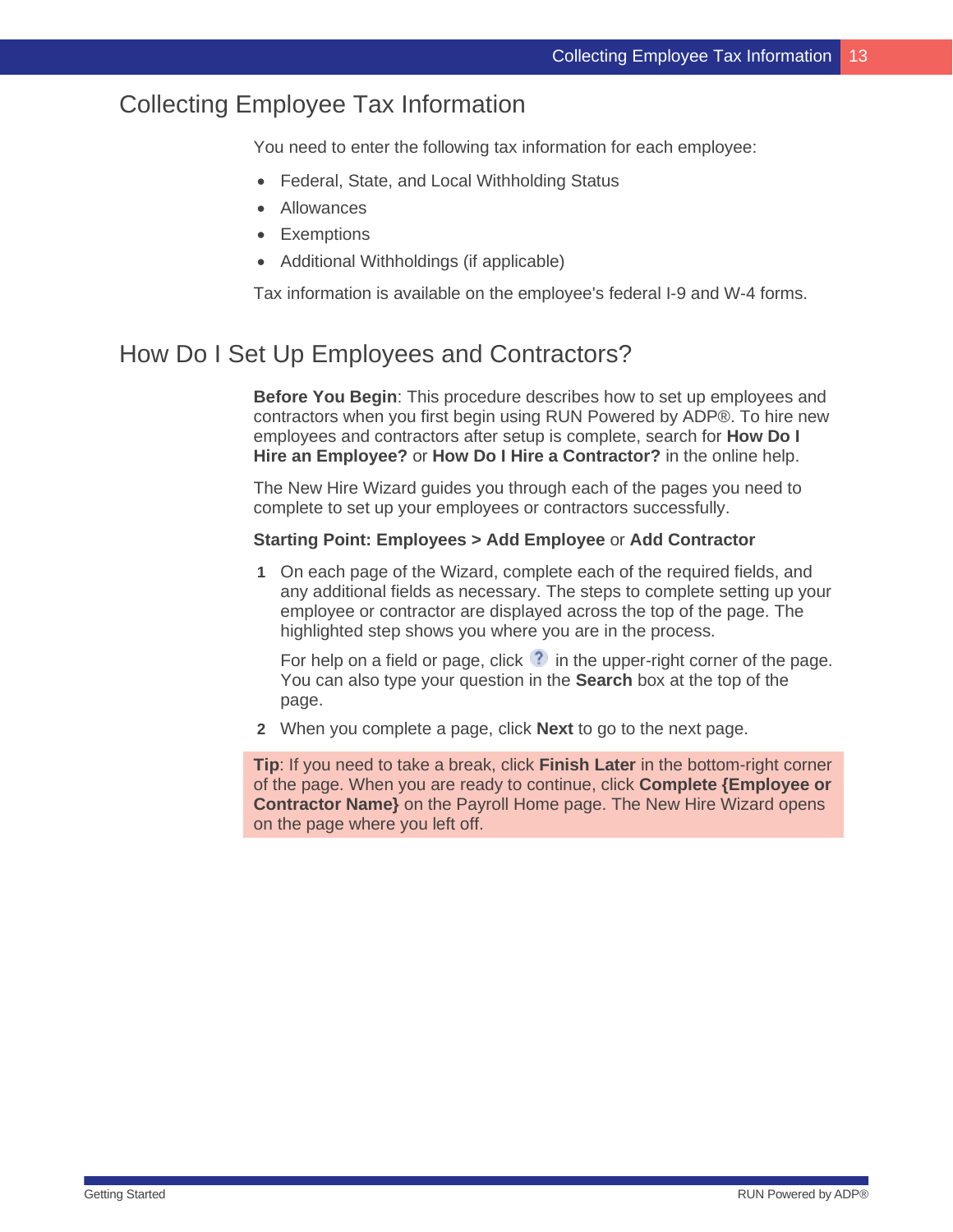# <span id="page-17-0"></span>Entering Prior Payroll Amounts

#### **Starting Point: Home > Payroll Home**

In the To Do area, click **Complete Prior Payroll Amounts** to open the Prior Payroll Amounts Wizard.

If you paid employees or contractors during the current calendar year, before you began using RUN Powered by ADP®, you must enter their prior payroll amounts in RUN. Prior payroll amounts are year-to-date totals, broken down by quarter for earnings, taxes, and deductions. Entering prior amounts ensures that:

- Payroll calculations are correct
- Employees and employers don't continue to pay taxes if the limits have already been met
- Quarter and year-end statements, including W2s and 1099s, are correct

The prior payroll amounts that you enter in RUN should include only the amounts accrued by employees and contractors while they worked for the company during the current year, before you started using RUN. An employee or contractor who worked for another employer during the current calendar year will receive a federal earnings statement from the previous employer.

**Important:** You can use the Prior Payroll Amounts Wizard to enter your prior payroll amounts quickly and easily. If you do not enter your prior payroll amounts before processing your first payroll, you will not be able to access the Prior Payroll Amounts Wizard again.

# <span id="page-17-1"></span>Where Can I Find Prior Payroll Amounts?

You can use the following documents to locate prior payroll amounts:

- Company payroll-by-payroll detail registers (current payroll provider's payroll summary reports)
- Quarterly earnings records
- Ledger cards
- Payroll spreadsheets
- Payroll journals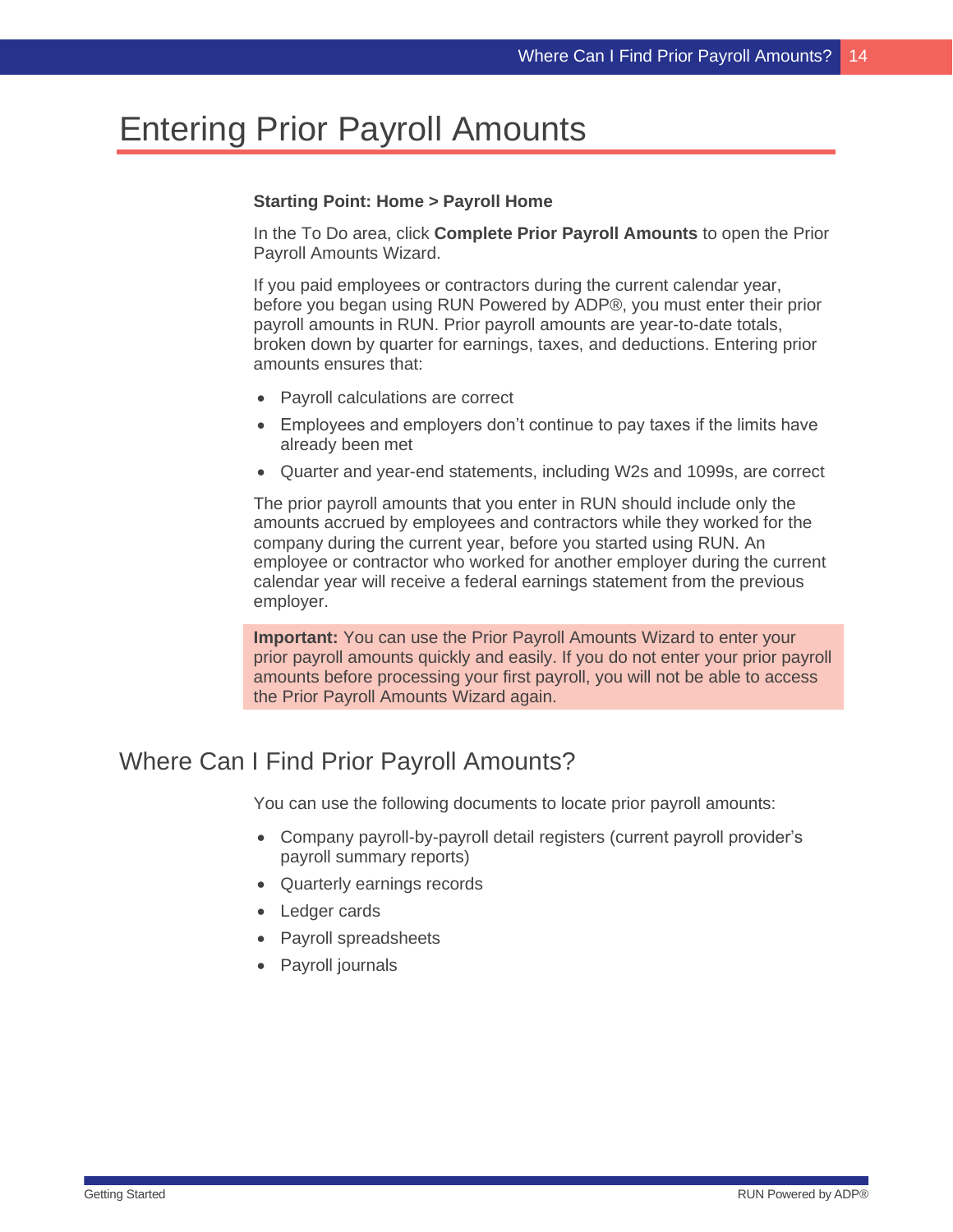## <span id="page-18-0"></span>Processing the First Payroll During a Quarter

When you first start using RUN Powered by ADP® to process payrolls, unless the pay period includes the first day of the quarter, you must account for any prior payroll amounts that have accumulated for your employees during the quarter.

On the Prior Payroll Details page in the Prior Payroll Amounts Wizard, select one of the following options to enter any amounts that have accumulated for your employees for the current quarter:

- Quarter-to-date
- Payroll-by-payroll

#### <span id="page-18-1"></span>How Do I Enter Prior Payroll Amounts?

When you finish setting up at least one employee or contractor in RUN Powered by ADP®, the Add Prior Payroll Amounts task is displayed in the To Do area on the Payroll Home page.

**Important**: You must enter prior payroll amounts before you can process a payroll, manual check, voided check, or third party sick payment.

#### **Starting Point: Home > Payroll Home**

**1** In the To Do area, click **Add Prior Payroll Amounts** to open the Prior Payroll Amounts Wizard.

**Important**: If your company has no balances for the current year, click **No Balances** at the bottom of the page.

**2** On each page of the Wizard, complete the fields as necessary, and click **Next** to go to the next page.

For help on a field or page, click  $\Omega$  in the upper-right corner of the page. You can also type your question in the **Search** box at the top of the page.

If you need to take a break, click **Finish Later** in the bottom-right corner of the page. When you are ready to continue, click **Complete Prior Payroll Amounts** in the To Do area. The Prior Payroll Amounts Wizard opens on the page where you left off.

**3** On the last page of the Wizard, click **Finish** if you entered prior payroll amounts by quarter, or click **No Further Balances** if you entered payroll amounts by check date. The payroll amounts are calculated.

**Important**: When you click Finish, you'll no longer be able to enter or change prior payroll amounts yourself. If you need to make changes after that, you must contact your ADP Service team.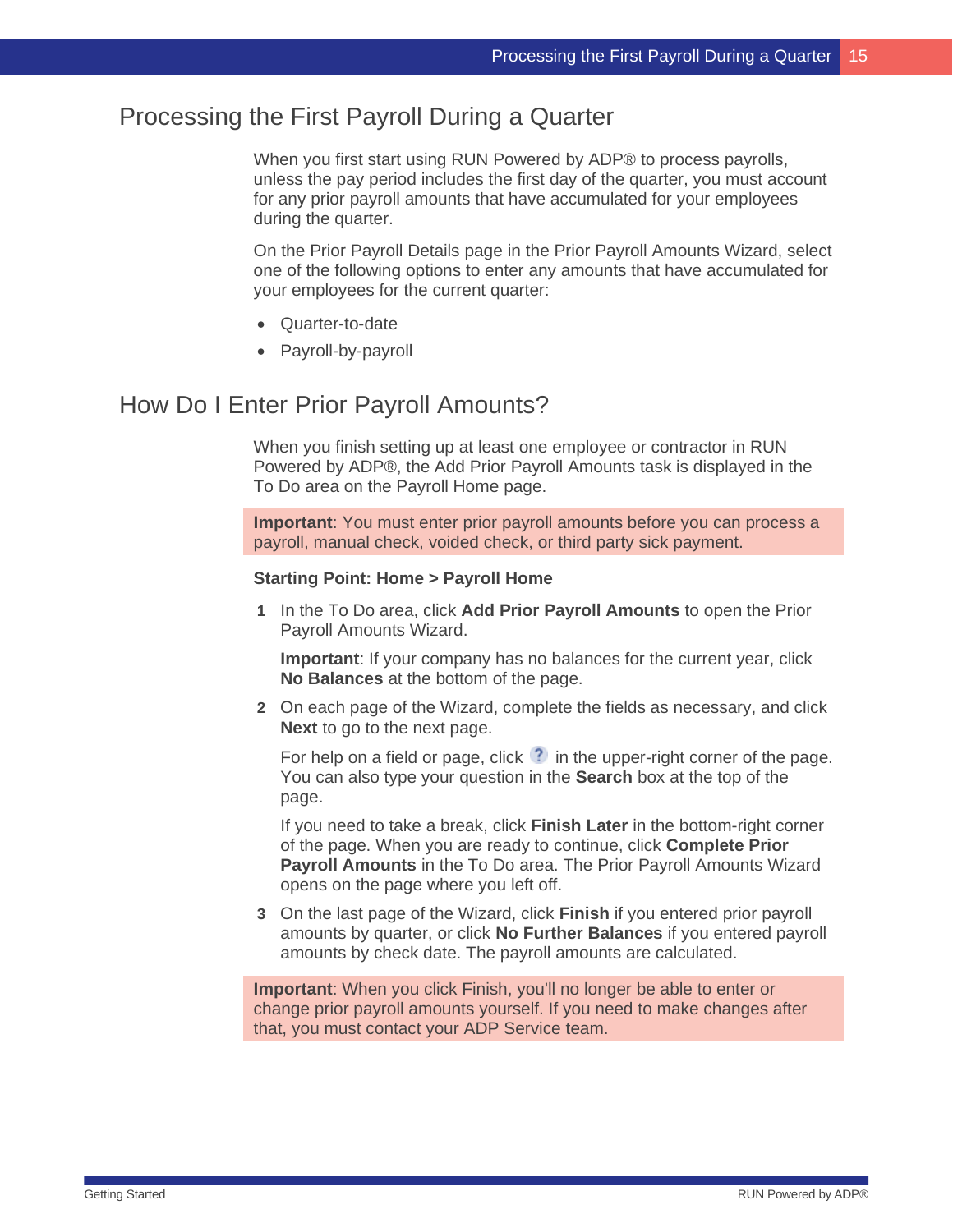# <span id="page-19-0"></span>Setting Up General Ledger

With the General Ledger (GL) feature, you can set up and maintain accounts to track your company's financial transactions for each payroll.

Here are the steps you'll need to complete to get set up:

- **1** Choose your accounting software
- **2** Set up your chart of accounts
- **3** Assign general ledger accounts to company payroll items
- **4** Customize your department mappings (optional)
- **5** Customize your employee mappings (optional)

Detailed information for each of these steps is available in RUN. Select **General Ledger > General Ledger Setup** and then click <sup>?</sup> in the upper-right corner of the page or use the Search box to type your question.

## <span id="page-19-1"></span>Sending your payroll data to your accounting software

After you complete your general ledger setup, you can send your payroll accounting data to your accounting software after every payroll, with a single click.

Your data will go exactly where you want it. No double-entry means less risk and more time for you!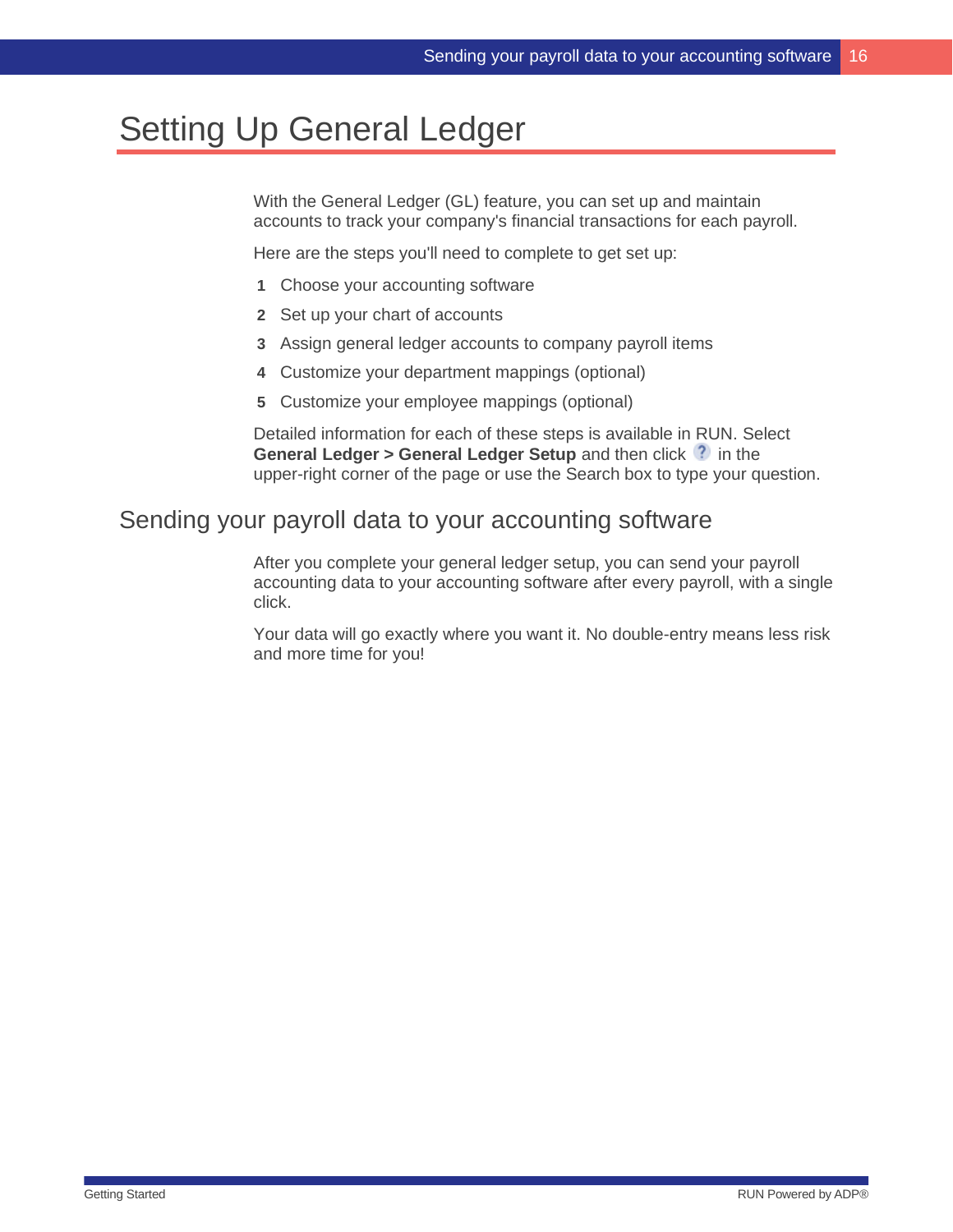## <span id="page-20-0"></span>Is there someone who can help me set up general ledger?

#### An in-house accountant

You can add that person as a user in RUN Powered by ADP® so they can manage the setup for you.

For details, sign into RUN and search for **How do I add a user?**

#### An accounting firm

Wouldn't it be nice if you could share your payroll information with your accountant, whenever they needed it?

With Accountant Connect™ Authorization, you can do just that. And you get to choose exactly what your accountant can access.

For details, sign into RUN and search for **How do I authorize a firm to access my payroll account?**

**Important**: You can remove the accounting firm's authorization to access your payroll information at any time.

#### ADP Support

Our General Ledger Support Services team is available to help. You can contact them at 866-750-7133 option 1.

#### **Hours of Operation**

- 8:00am ET 8:00pm ET, Monday Friday
- Closed Saturday, Sunday, and holidays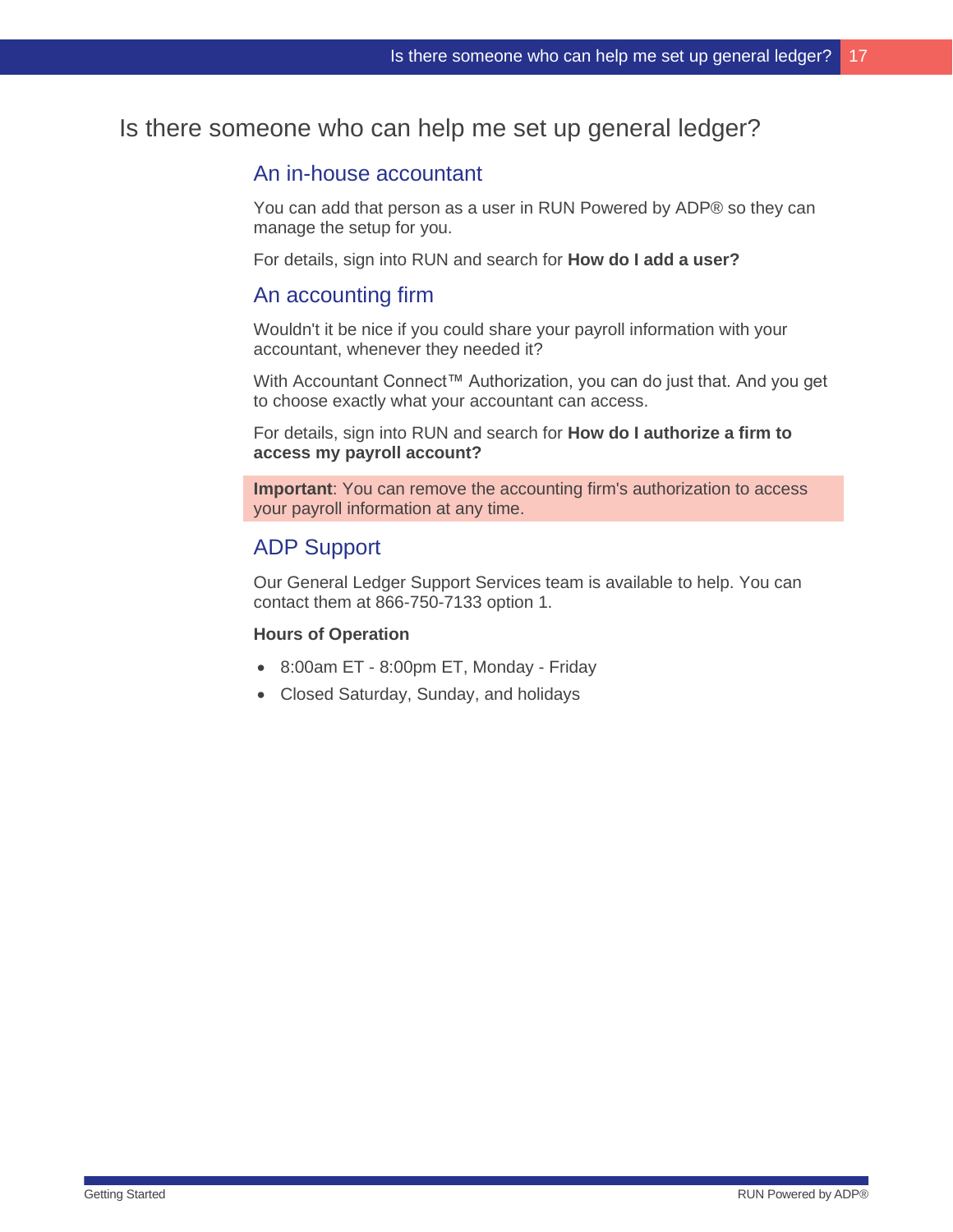# <span id="page-21-0"></span>Paying Your Employees and Contractors

The following tasks outline the process of paying your employees and contractors using RUN Powered by ADP®. Details are provided for each task.

- Task 1: Update Employee and Contractor Information on page [18](#page-21-1)
- Task 2: Total the Source Documents on page [18](#page-21-2)
- Task 3: Enter Payroll Information on page [19](#page-22-0)
- Task 4: Calculate the Payroll on page [20](#page-23-0)
- Task 5: Correct Payroll Errors on page [20](#page-23-1)
- Task 6: Run Payroll and Approve Checks for Printing on page [20](#page-23-2)
- Task 7: Print Paychecks, Pay Stubs, and Direct Deposit Vouchers on page [21](#page-24-0)

#### <span id="page-21-1"></span>Task 1: Update Employee and Contractor Information

To ensure that paychecks are accurate, make sure you update information for all employees and contractors before you process the payroll. For example, if an employee moves from one jurisdiction to another, the taxation rules for that new jurisdiction may impact the employee's paycheck. It's easier to change the jurisdiction before you process the payroll instead of tracking down and correcting any errors later. You should also complete the New Hire Wizard for any new employees or contractors that you want to include in the payroll.

#### <span id="page-21-2"></span>Task 2: Total the Source Documents

Source documents are the original forms you use to record pay information (for example, timesheets or timecards). Assemble and total any amounts in the source documents that you are using to enter payroll information.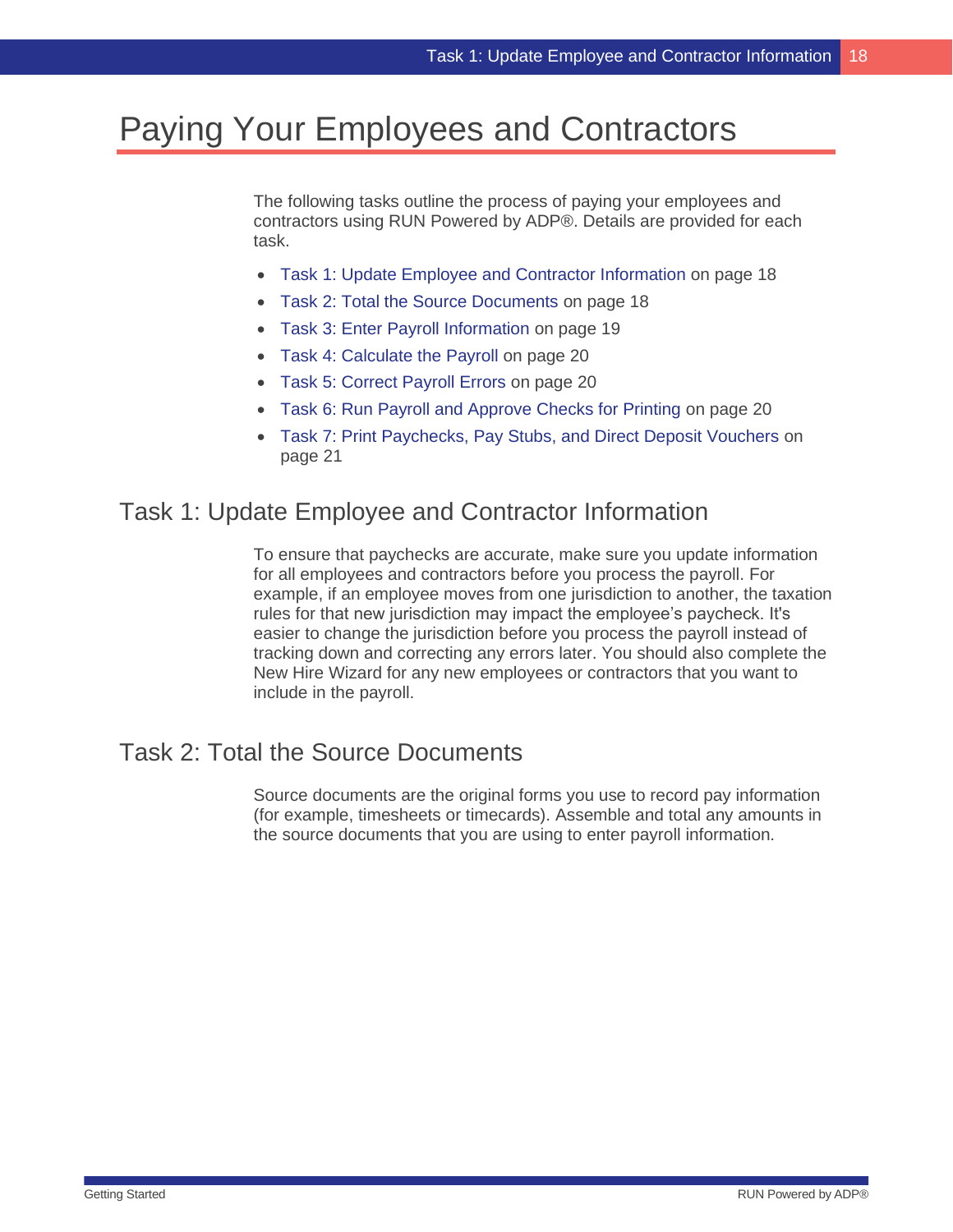## <span id="page-22-0"></span>Task 3: Enter Payroll Information

You enter payroll information for employees and contractors in the Payroll Worksheet on the Enter Payroll page.

| <b>Emerald Florist</b>                             |                      |                                     |                          |                         |                         |                      | Q Find answers, pages, reports and more |                       |                   |                       |                        |
|----------------------------------------------------|----------------------|-------------------------------------|--------------------------|-------------------------|-------------------------|----------------------|-----------------------------------------|-----------------------|-------------------|-----------------------|------------------------|
| 1. Enter Payroll                                   |                      | 2. Preview Payroll<br>O             |                          | 3. Payroll Summary<br>o |                         |                      |                                         |                       |                   |                       |                        |
| Nou have <b>Pending New Hires</b> for this payroll |                      |                                     |                          |                         |                         |                      |                                         |                       |                   |                       |                        |
| Weekly: Oct 9, 2020 to Oct 15, 2020                |                      |                                     | Check date:              | 10/16/2020              | $\Box$<br>GL post date: | 10/16/2020           |                                         |                       |                   | Payroll Notes         | <sup>2</sup> Need Help |
| Search for an employee: All Employees              |                      |                                     |                          | $\blacktriangledown$    |                         |                      |                                         |                       |                   |                       |                        |
| <b>Employee Name</b>                               |                      | Department                          |                          | Rate                    | <b>Regular Hours</b>    | <b>Salary Amount</b> | <b>Overtime Hours</b>                   | <b>Vacation Hours</b> | <b>Sick Hours</b> | <b>Personal Hours</b> | <b>Bonus Amount</b>    |
| Albright, Marian                                   | $\blacktriangledown$ | 001 - Admin                         | $\overline{\phantom{a}}$ |                         | 40.00                   | \$550.00             |                                         |                       |                   |                       |                        |
| Alvarez, Maria                                     |                      | $\bullet$ 001 - Admin               | $\overline{\phantom{a}}$ | \$15,0000 / hr          | 40.00                   |                      | 8.00                                    |                       |                   |                       |                        |
| Ryan, Molly                                        | $\blacktriangledown$ | 001 - Admin                         | ٠                        | \$14,2500 / hr          | 40.00                   |                      |                                         |                       |                   |                       |                        |
| Lopez, Carmine                                     |                      | $\bullet$ 002 - Store               | ٠                        |                         | 40.00                   | \$478.00             |                                         |                       |                   |                       |                        |
| Smith, Hannah                                      |                      | $\bullet$ 002 - Store               | ٠                        | \$14,2500 / hr          | 32.00                   |                      |                                         | 8.00                  |                   |                       |                        |
| <b>Esposito, Susie</b>                             |                      | $\bullet$ 003 - Warehouse $\bullet$ |                          | \$13,2500 / hr          | 40.00                   |                      |                                         |                       |                   |                       |                        |
| Wood, Cliff                                        | $\blacktriangledown$ | $003 - \text{Warehouse}$            |                          |                         | 40.00                   | \$800.00             |                                         |                       |                   |                       |                        |
| <b>Totals</b>                                      |                      |                                     |                          |                         | 272.00                  | \$1,828.00           | 8.00                                    | 8.00                  | 0.00              | 0.00                  | \$0.00                 |
| Page 1 of 1: 1                                     |                      |                                     |                          |                         | $\leftarrow$            |                      |                                         |                       |                   |                       |                        |
| Payroll Overrides                                  |                      | Sort By $\sim$                      |                          | <b>Add Employee</b>     |                         |                      |                                         | Cancel                | <b>Save</b>       | <b>Finish Later</b>   | <b>Next</b>            |

Active employees and contractors are listed in rows down the left side of their respective pages in the Worksheet. If you're entering payroll information for both employees and contractors, you must enter the employee information first. When you have completed all employee payroll entries, click **Next** to go to the contractor page of the Payroll Worksheet.

Earnings are listed in columns across the top of the Worksheet. When you open the Enter Payroll page, the Payroll Worksheet is already filled in with the standard hours set up for employees on the Payroll Info page. There's a column representing each earning that is set up for the company on the Earnings and Deductions Info page. For contractors, there is a column representing each type of 1099 earning. For each employee, enter an amount or number of hours for each applicable earning. For each contractor, enter an amount for each applicable earning.

For details on how to change an employee's taxes or deductions for this pay period only, set up a second check for an employee, or pay an employee who works in more than one department or who has more than one pay rate, click  $\binom{?}{'}$  in the upper-right corner of the page.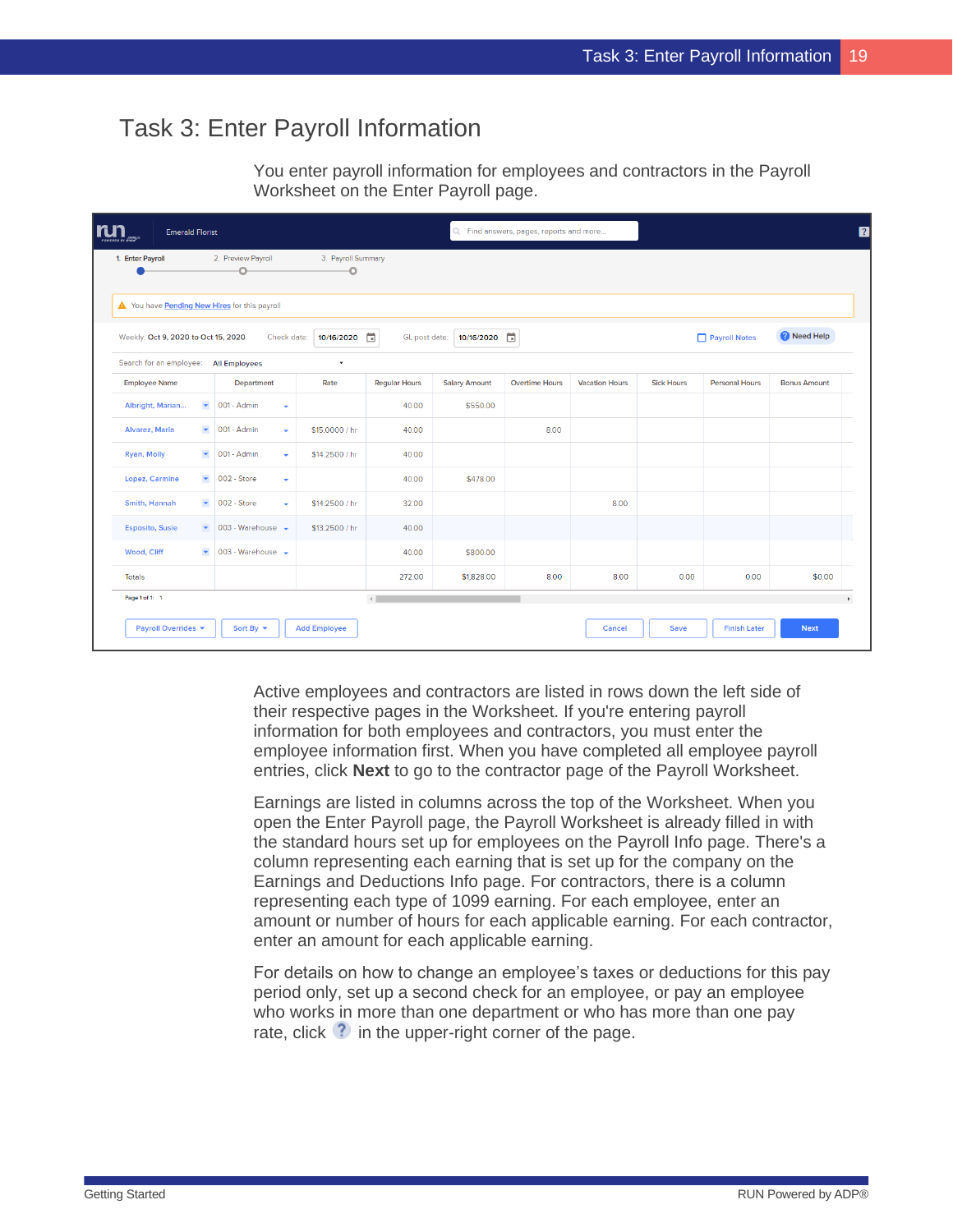#### <span id="page-23-0"></span>Task 4: Calculate the Payroll

After you enter payroll information in the Payroll Worksheet for each employee and contractor you want to pay, click **Next** to calculate the payroll. If the payroll calculates correctly and there are no errors, the Preview Payroll page is displayed. This gives you the ability to review the pay, deductions, and taxes for all your employees, before running their payrolls. You can go back to the Preview Payroll page as often as you need to, to ensure the accuracy of the payroll.

On the Preview Payroll page, verify that all totals are correct. If you want to see detailed check information for an employee, click the employee or contractor's name to open the Payment Details page. You can also review the Payroll Details and Payroll Liability reports by clicking **Reports** and then selecting the report name.

If you need to change payroll data, click **Previous** to go back to the Payroll Worksheet.

**Important**: If there are errors, you must correct them before you can continue with the payroll.

## <span id="page-23-1"></span>Task 5: Correct Payroll Errors

If there are any errors that result when you calculate the payroll, the Payroll Errors page is displayed with a list of the errors. Review the errors and correct them, and then recalculate the payroll.

For more information about troubleshooting payroll errors, search for **correcting payroll errors** in the online help.

## <span id="page-23-2"></span>Task 6: Run Payroll and Approve Checks for Printing

After you calculate the payroll and correct any errors, click **Approve** on the Preview Payroll page. The following message is displayed:

Approve the payroll and checks for printing. Once you click Yes, changes can no longer be made to this payroll.

Click **OK** to close the message and continue.

The updated payroll data (including any pending items, such as manual checks, voided checks, and third-party sick payments) is saved and the Payroll Home page is displayed.

For more information about manual checks, voided checks, third-party sick payments, and pending items, see the online help.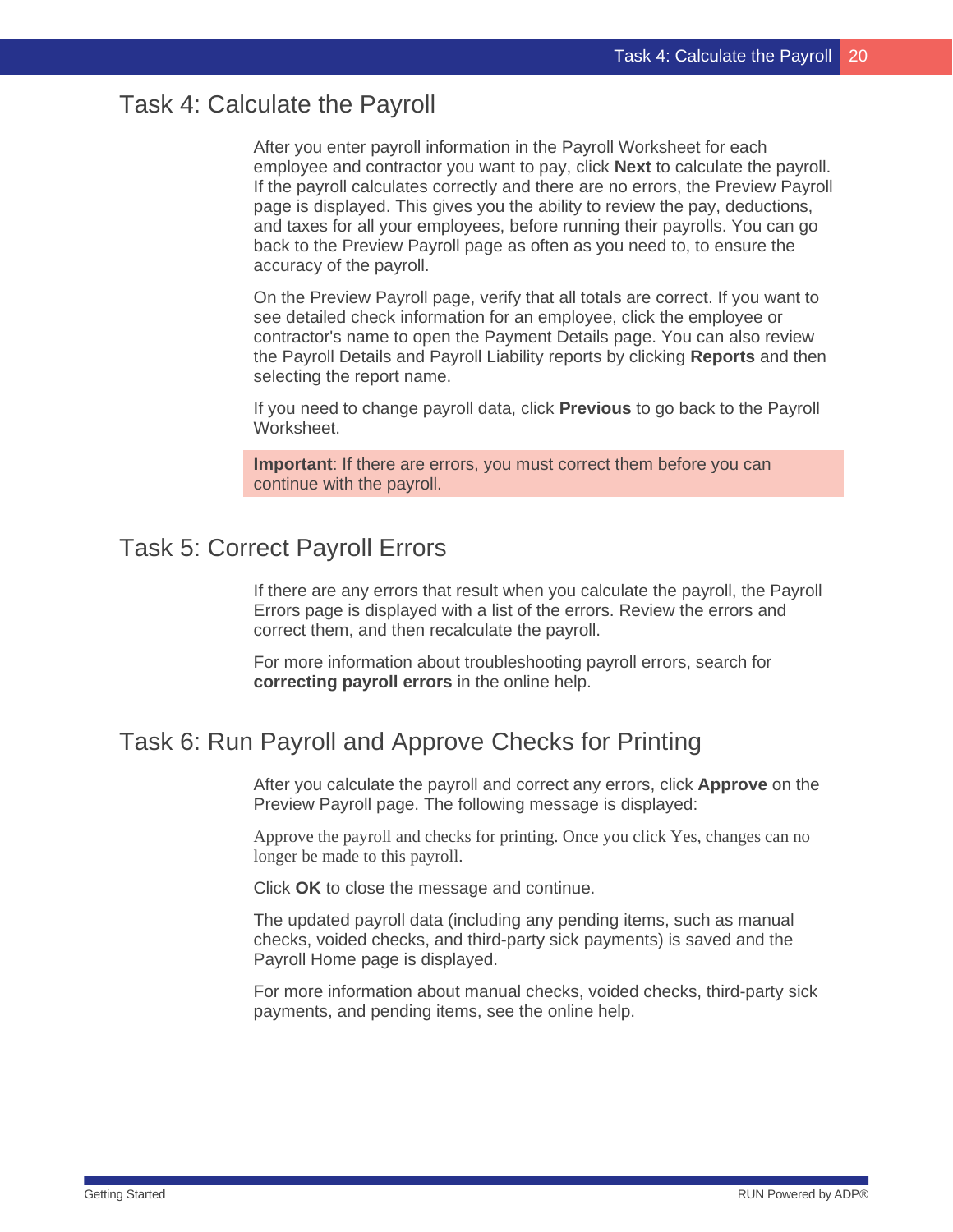## <span id="page-24-0"></span>Task 7: Print Paychecks, Pay Stubs, and Direct Deposit Vouchers

After you process the payroll, you can print paychecks, pay stubs, and direct deposit vouchers for your employees and contractors.

#### Browser Requirements for Printing Checks and Vouchers

**Important**: For all browsers, popups must be enabled to print checks and vouchers.

When you print your checks and vouchers, a PDF file is generated and opened in a PDF viewer, so you can print the file.

#### Ordering Check Stock

To order pre-printed check stock, you'll need to provide your company's bank account number and routing (ABA) number. Both these numbers must be pre-printed on the check stock using Magnetic Ink Character Recognition (MICR) toner.

When you receive your check stock, be sure to verify the bank account number, the routing number, and any other information before you print any paychecks. You can order new check stock through the FormCenter (http://www.form-center.com/adp-run).

In addition to check stock, you can also order envelopes, binders, and a payroll calendar/employee attendance record on the FormCenter.

**Important**: The ADP RUN Enhanced w/Stub Check type can help you meet the various states' mandated check stub requirements. We strongly recommend that you review the applicable state rules.

#### Selecting Check Stock

By using **Enhanced w/Stub**, you will print paychecks on pre-printed check stock. Checks print individually at the bottom of each page. One copy of the check stub is for the employee.

The stub contains unlimited space for Earnings, Deductions, PTO and Direct Deposit information. If there is more information that fits on a single stub, multiple pages will be generated.

**Important**: Enhanced w/ Stub check stock type can help you meet the various states' mandated check stub requirements.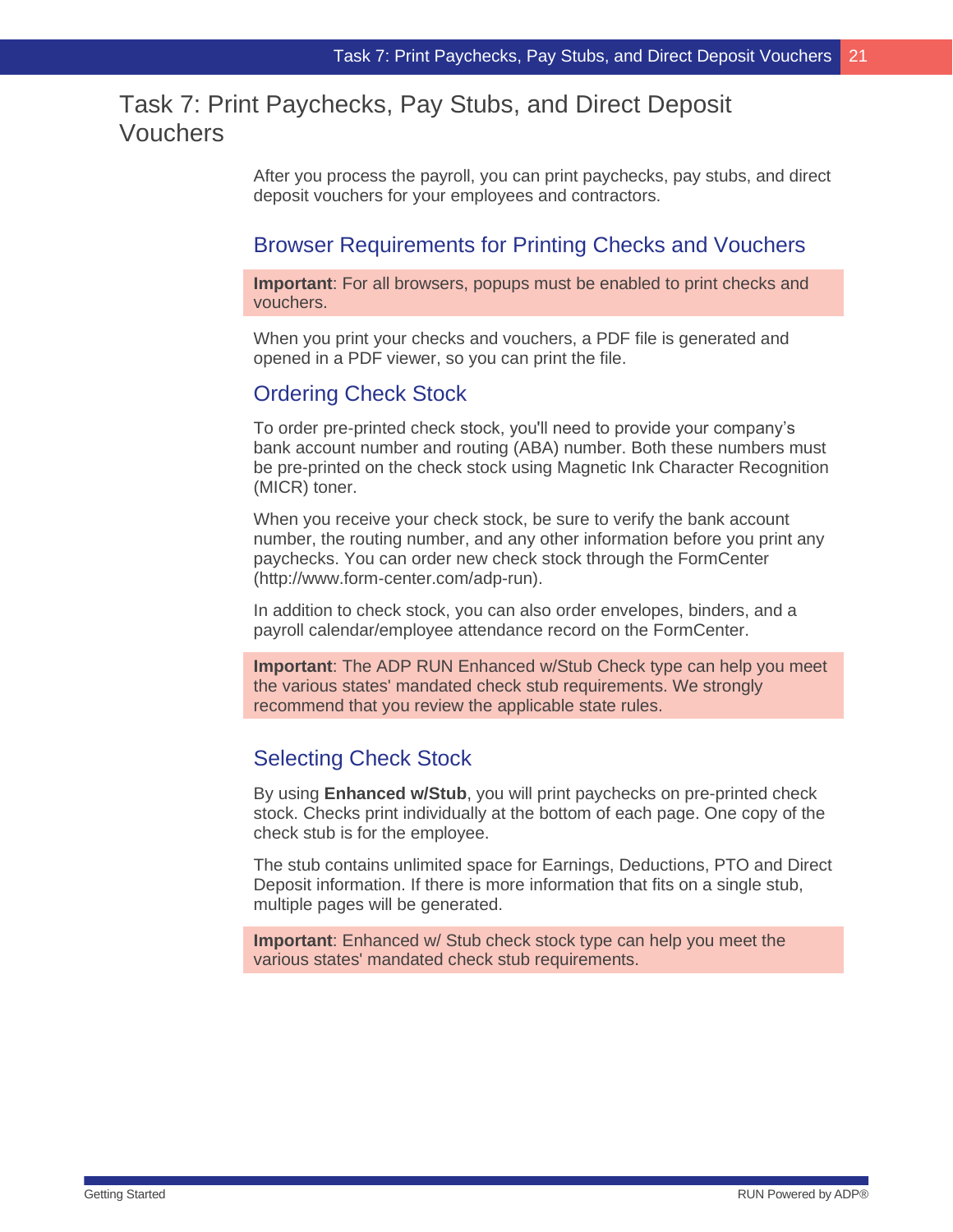#### Using Existing Check Stock

If you already have check stock, you must verify that it is compatible with the check stock that RUN Powered by ADP® supports.

To test your check stock compatibility, see Printing a Test Check on page [22.](#page-25-0)

## <span id="page-25-0"></span>Printing a Test Check

Before you print paychecks, it's a good idea to print a test check. A test check allows you to verify the placement of check information on your pre-printed check stock. After you print the test check, review it carefully and then correct any printing alignment errors.

You should print a test check when you:

- Change printers or install a new printer to print your paychecks
- Change your check stock type
- Receive a new shipment of check stock

**Tip**: To avoid wasting pre-printed check stock, you can print test checks on plain paper. You can then overlay the test check on your check stock to verify alignment.

The test check contains test data, along with the settings you selected. You may want to keep it for future reference.

For more information about printing test checks, search for **printing a test check** in the online help.

#### Printing Paychecks

After you process your payroll, you can print the paychecks. You can also print vouchers for any employees or contractors who have some or all their net pay deposited directly to a bank or a financial institution such as a credit union.

For more information on printing paychecks, pay stubs, or pay vouchers, search for **How Do I Print Paychecks?**, **How Do I Print Pay Stubs?**, or **How Do I Print Direct Deposit Vouchers?** in the online help.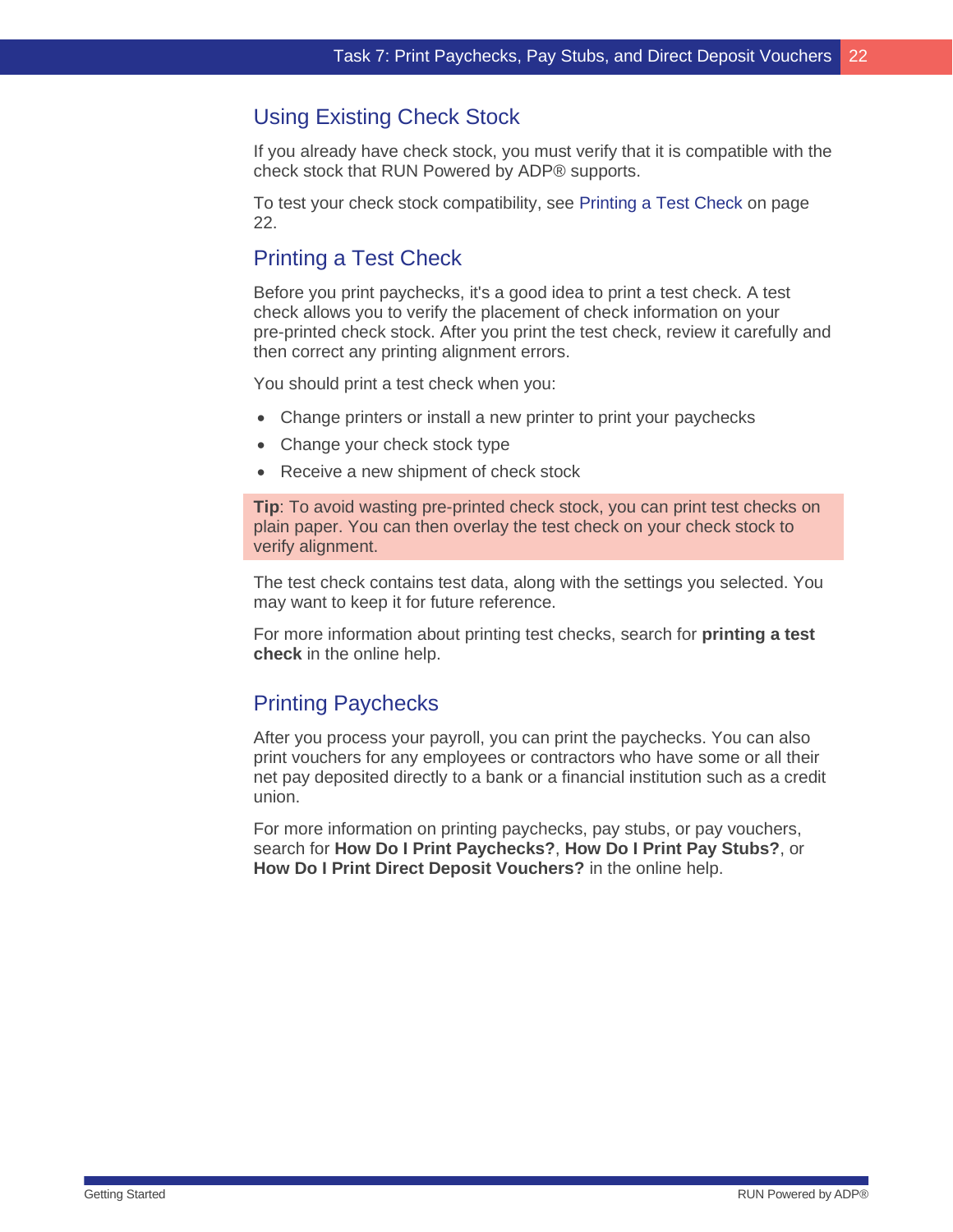# <span id="page-26-0"></span>Customizing Standard Reports

Standard reports are supplied with RUN Powered by ADP®. You can customize these reports for your company by selecting a variety of criteria such as dates, employee and contractor names, and tax details. You can also export and print the reports.

**Important**: Adobe® Reader® 6.0.1 or later is recommended if you are printing reports using Internet Explorer or Safari.

## <span id="page-26-1"></span>Exporting Data

If you want to use report data outside of RUN Powered by ADP®, you can export it in Microsoft® Excel format.

For example, you can export report data if you want to merge together data from one or more different reports, or if you want to sort the data differently than you would using the parameters provided in RUN.

For details on how to export a report, see How Do I Run a Report? on page [23](#page-26-2)

#### <span id="page-26-2"></span>How Do I Run a Report?

**Before You Begin**: You must process at least one payroll before you can run most reports.

#### **Starting Point: Reports**

**1** Click the name of the report you want to run.

The report is displayed using the default report parameters.

- **2** In the Report Parameters area, select the parameters you want to use to run the report, and then click **Refresh**.
- **3** Some reports include blue links that you can click to display additional report information.

For example, the Payroll Summary report lists a summary of the employer tax and deductions totals, which are listed by check date.

To see detail amounts for a specific employee, click **Check Date** in the Summary report to open the detailed report for that employee.

**4** To print the report, click **Print Report** in the bottom-left corner of the report page.

To export the report, click **Export to Excel** in the bottom-left corner of the report page.

**5** When you're done, click **Close** to close the report and go back to the Reports Home page.